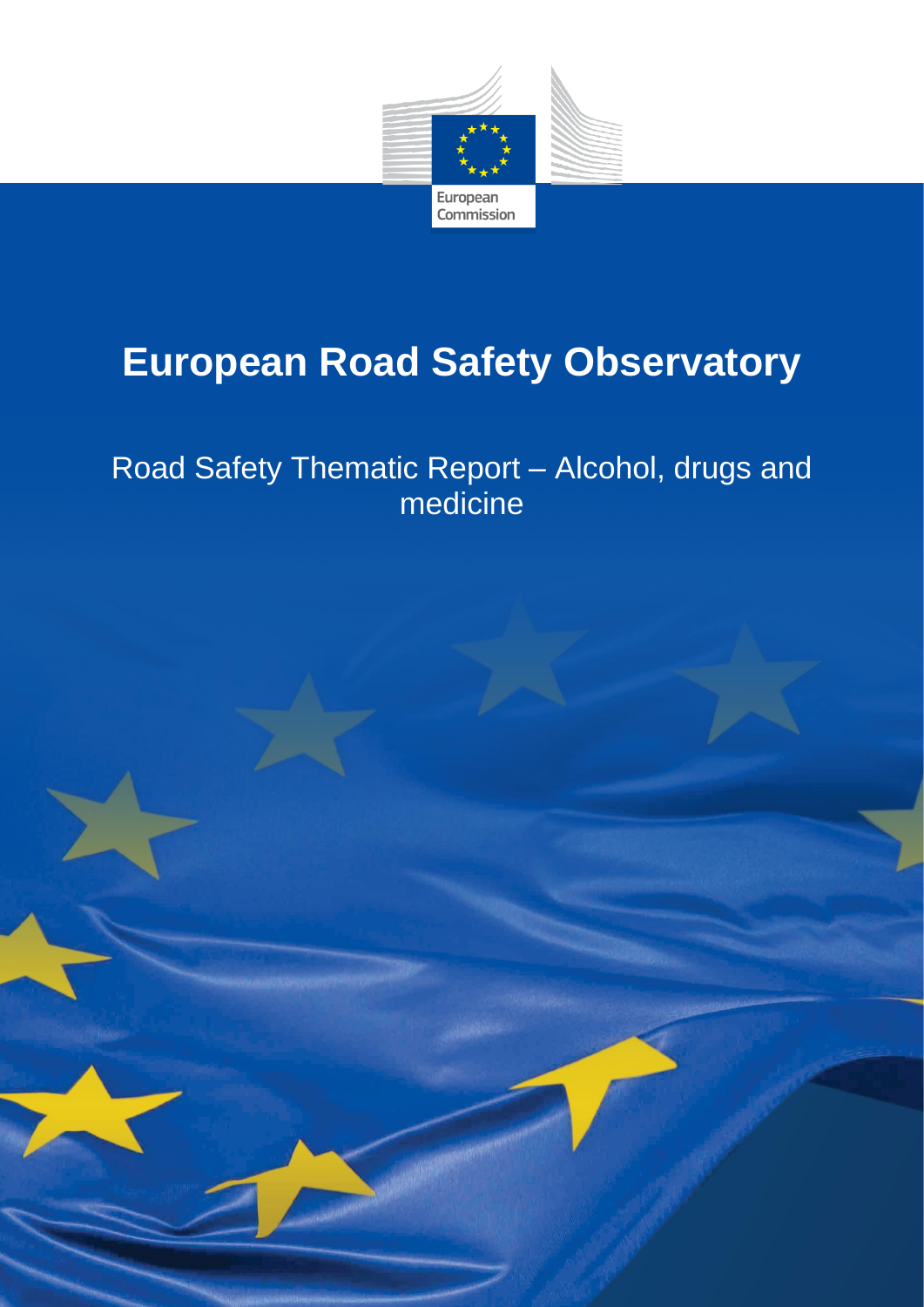This document is part of a series of 20 thematic reports on road safety. The purpose is to give road safety practitioners an overview of the most important research questions and results on the topic in question. The level of detail is intermediate, with more detailed papers or reports suggested for further reading. Each report has a 1-page summary.

| Contract    | This document has been prepared in the framework of the EC Service Contract<br>MOVE/C2/SER/2019-100/SI2.822066 with Vias institute (BE) and SWOV Institute<br>for Road Safety Research (NL).                                                                                                                      |
|-------------|-------------------------------------------------------------------------------------------------------------------------------------------------------------------------------------------------------------------------------------------------------------------------------------------------------------------|
| Version     | Version 1.1, 3 October 2021                                                                                                                                                                                                                                                                                       |
| Author      | Charles Goldenbeld (SWOV)                                                                                                                                                                                                                                                                                         |
|             | Internal review Uta Meesmann (Vias institute)                                                                                                                                                                                                                                                                     |
|             | External review Richard Allsop (Centre for Transport Studies, University College London)                                                                                                                                                                                                                          |
| Editor      | Ingrid van Schagen (SWOV)                                                                                                                                                                                                                                                                                         |
| Referencing | Reproduction of this document is allowed with due acknowledgement. Please<br>refer to the document as follows:<br>European Commission (2021) Road safety thematic report - Alcohol, drugs and<br>medicine. European Road Safety Observatory. Brussels, European Commission,<br>Directorate General for Transport. |

#### **Disclaimer**

Whilst every effort has been made to ensure that the material presented in this document is relevant, accurate and up to date, the (sub)contractors cannot accept any liability for any error or omission, or reliance on part or all of the content in another context.

Any information and views set out in this document are those of the author(s) and do not necessarily reflect the official opinion of the European Commission. The Commission does not guarantee the accuracy of the data included in this study. Neither the Commission nor any person acting on the Commission's behalf may be held responsible for the use that may be made of the information contained herein.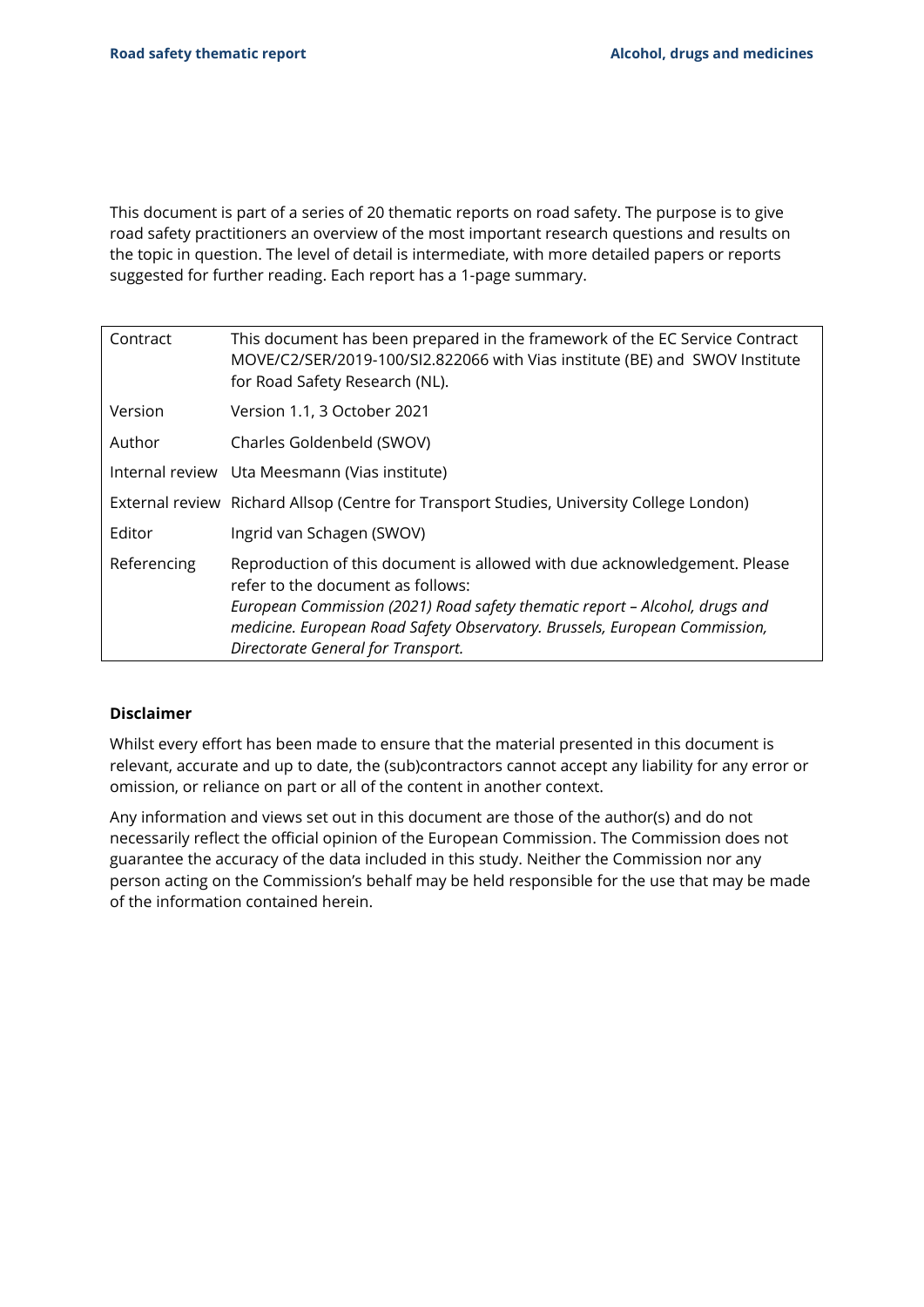**Contents**

|                |                                                                                      | $\overline{\mathbf{3}}$ |
|----------------|--------------------------------------------------------------------------------------|-------------------------|
| $\overline{2}$ |                                                                                      |                         |
|                |                                                                                      |                         |
|                |                                                                                      |                         |
|                |                                                                                      | $\overline{4}$          |
|                | 2.4 What is the prevalence of impaired driving? ________________________________4    |                         |
| 3              |                                                                                      |                         |
|                |                                                                                      |                         |
|                |                                                                                      |                         |
|                |                                                                                      | 5                       |
|                | 3.4 Some features of impairment-related crashes________________________________7     |                         |
| 4              |                                                                                      |                         |
| 5              |                                                                                      |                         |
| 6              |                                                                                      | 9                       |
|                | 6.1 Policies to decrease alcohol and drugs consumption _________________________9    |                         |
|                |                                                                                      |                         |
|                | 6.3 Policies to improve responsible driving with medicines_______________________ 10 |                         |
|                |                                                                                      |                         |
|                | 6.5 Campaigns, rehabilitation, and safety culture _______________________________ 10 |                         |
|                |                                                                                      |                         |
| 7              |                                                                                      | 11                      |
| 8              | <b>References</b>                                                                    | 12                      |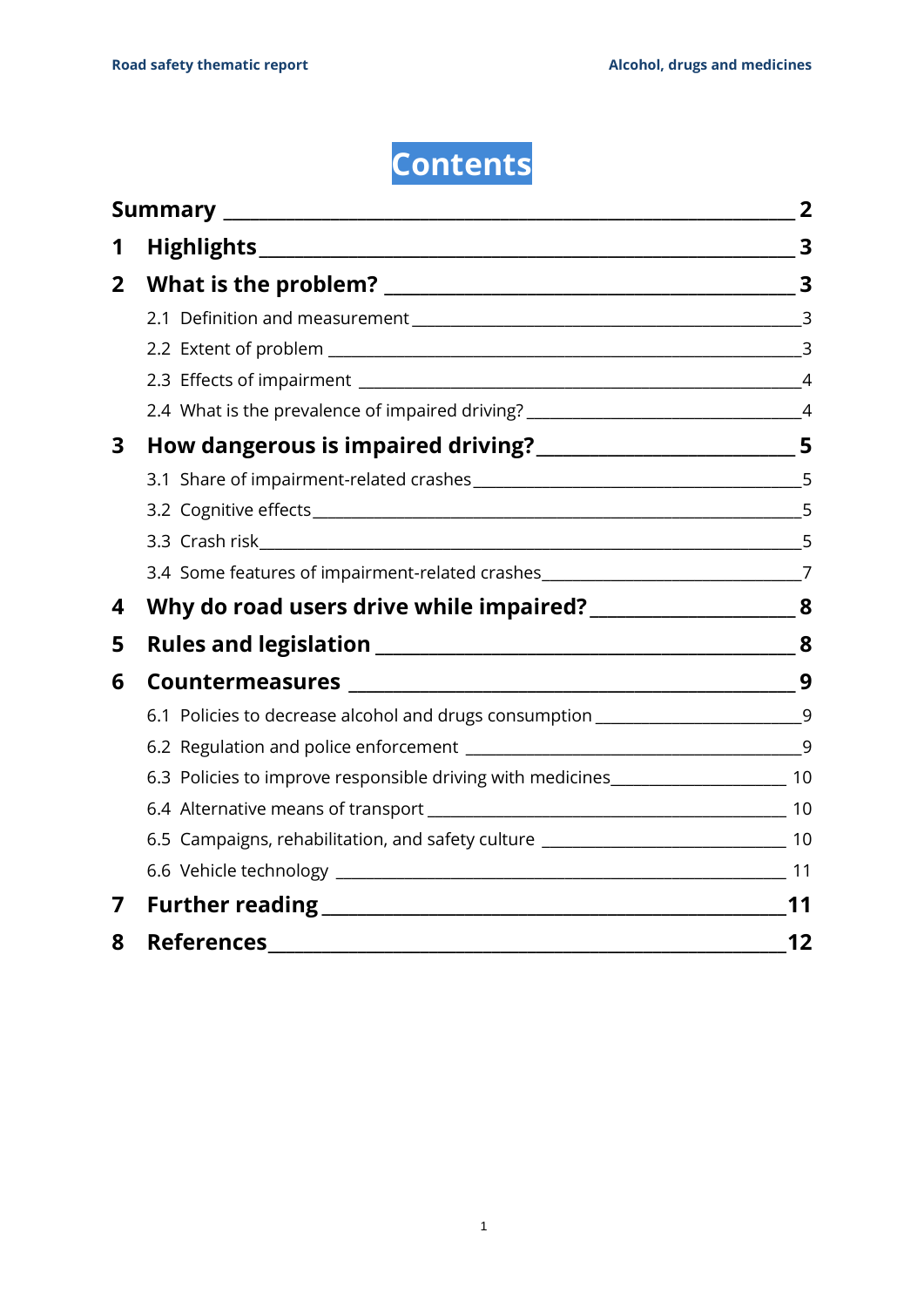### <span id="page-3-0"></span>**Summary**

Impairment due to alcohol and/or drugs is a major cause of motor vehicle crashes worldwide. Alcohol, drugs and various medicines impair several of the driver's functional capabilities, and this leads to increased crash risk.

The crash risk for drivers with a blood alcohol concentration (BAC) of 0.5 g/L is estimated to be about 1.4 times higher than that of a sober driver; at 1.0 g/L, the risk is nearly 5 times higher; and at 1.5 g/L around 20 times higher. Looking at fatal crash data, the risk curve is even steeper, with the risk estimated to be almost twice as high with a BAC of 0.3 g/L, five times as high with a BAC of 0,5 g/L, and ten times as high at 0.8 g/L. The crash risk associated with illegal drugs or medicines depends on the type of drug or medicine. The greatest risk increase for illegal drugs - at least 5 times higher - was found for amphetamines, multiple drug use, and combined alcohol-drugs use. For medicines, significant risk increases were found for driving under the influence of barbiturates (used for treating headaches, insomnia, and seizures), benzodiazepines (used to relieve anxiety and insomnia), anti-depressants (used to alleviate depression), and opiates (used to treat pain or sleeping problems). The mechanisms through which drugs and medicines affect the body, the extent to which they impair driving, and the time taken for driving to be impaired differ greatly among drugs and medicines.

It has been estimated that 1.5 to 2% of kilometres travelled in the EU are driven by persons with an illegal BAC, while around 25% of all road deaths in the EU are alcohol-related. There is no reliable estimate of how many traffic crashes in Europe are drug-related. In a survey in European countries, asking about their driving in the previous 30 days, 21% of drivers admitted to have driven after drinking alcohol, 13% to have driven while they may have been over the legal alcohol limit, 15% to have driven after taking medicines that may affect driving ability, and 5% to have driven within 1 hour after taking drugs other than medication.

The reasons people drive while impaired reflect the opportunities that society provides for this, as well as individual motivation. In regard to the repeat offenders group, medical (psychiatric) problems related to problematic alcohol and drugs use often underly their habitual pattern of impaired driving.

Countermeasures against impaired driving include:

- General policies to decrease the consumption of alcohol and drugs
- Policies to reduce drink and drug use before intended driving
- Strict legislation combined with active police enforcement
- Provision of alternative means of transport
- Awareness campaigns, rehabilitation courses, and safety culture in companies
- Alcohol interlocks (breathalyser linked to ignition lock)
- In-vehicle technology that warns/intervenes when impairment leads to critical events.

At EU level, in 2001 the European Commission recommended legal blood alcohol limits of maximum 0.5 g/L with a lower limit of 0.2 g/L for novice and professional drivers. In 2022 (new vehicle types) and 2024 (all new vehicles) alcohol interlock installation facilitation will be mandatory for cars, vans, trucks, and buses.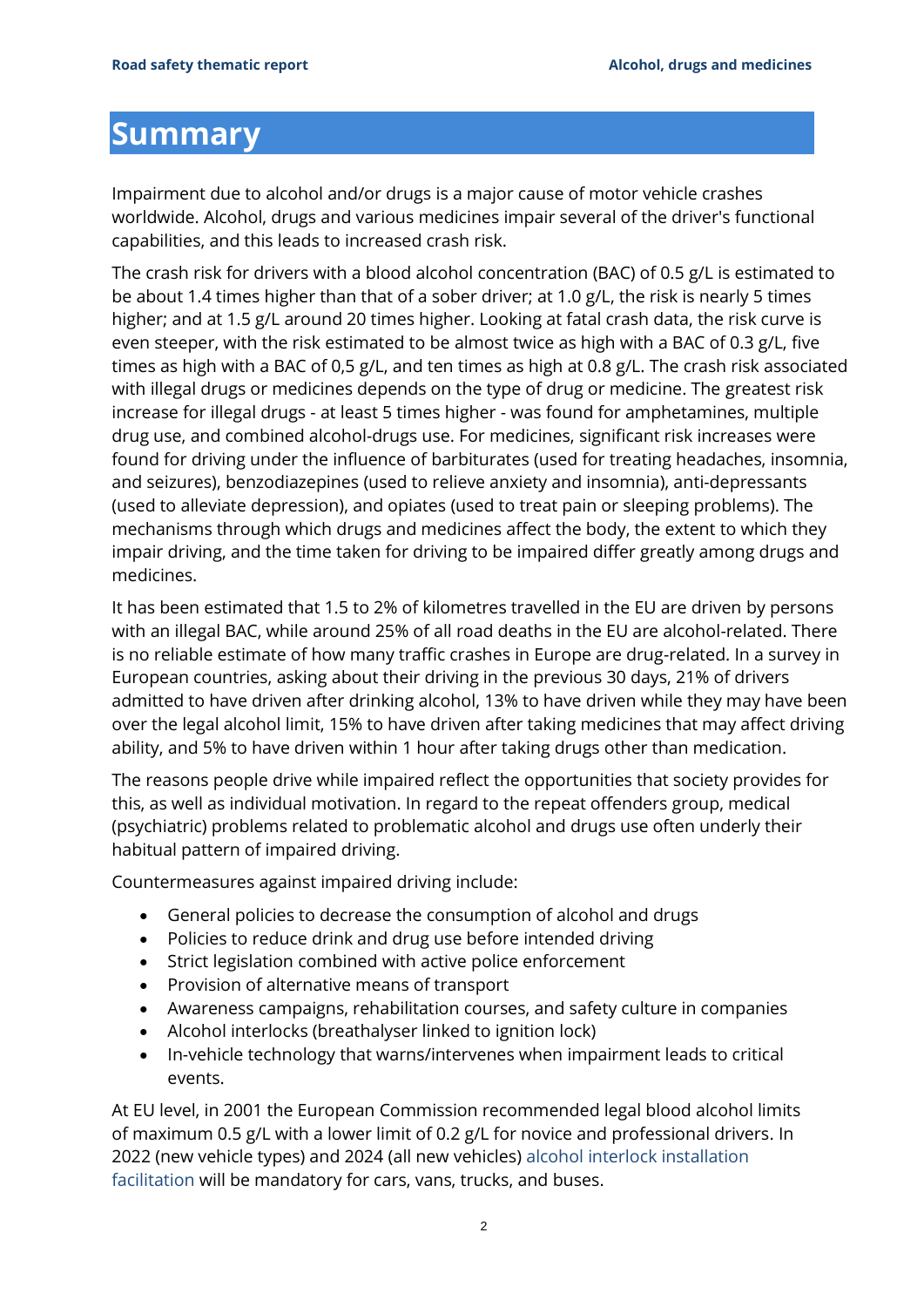### <span id="page-4-0"></span>**1 Highlights**

- Whereas 1.5 to 2% of kilometres travelled in the EU are driven by persons with an illegal alcohol level, around 25% of all road deaths in the EU are alcohol-related.
- In 2010, 15% of drivers severely injured or killed in a selection of European countries were found to be under the influence of drugs (including medicines).
- In a self-reported study, 13% of European drivers admitted to having driven with a BAC over the legal limit, 15% after taking medicines that may affect driving, and 5% within 1 hour after taking non-medical drugs. All data were in relation to the previous 30 days.
- Countermeasures range from general policies against the consumption of alcohol and drugs to (combinations of) strict legislation and enforcement, provision of alternative means of transport, awareness campaigns, rehabilitation programmes, vehicle-related measures such as alcohol interlocks and dedicated measures in transport companies.

## <span id="page-4-1"></span>**2 What is the problem?**

### **2.1 Definition and measurement**

<span id="page-4-2"></span>Impaired driving can be defined as a reduction in the performance of critical driving tasks due to the effects of alcohol or other drugs (Baker, 2007). The term 'drugs' here refers to alcohol, illegal drugs, and medical treatment (medicines<sup>1</sup>). In most countries, the presence of alcohol or drugs is initially tested at the roadside by a screening device and/or field sobriety test. Subsequent evidence for court prosecution is determined by measuring blood alcohol concentration (BAC) or the presence of drugs in the blood. The BAC is generally reported in terms of grams of alcohol per litre blood (g/L).

### <span id="page-4-3"></span>**2.2 Extent of problem**

Impairment due to alcohol and/or drugs is a major cause of motor vehicle crashes worldwide (Brubacher et al., 2018; Fell, 2019; Hels et al., 2011; Marillier & Verstraete, 2019). It has been estimated that 1.5 to 2% of kilometres travelled in the EU are driven by persons with an illegal BAC, while around 25% of all road deaths in the EU are alcohol-related (EC, 2018). There have however been some positive developments. In 15 European countries, progress in reducing alcohol-related road deaths has been faster than the overall reductions in road deaths (Le Lièvre et al., 2019). Self-reports on drink-driving in Europe confirm the positive trend (Goldenbeld et al., 2020).

There is less information on how drug-impaired driving is developing. In 2010, 15% of drivers severely injured or killed were found to be under the influence of psychoactive drugs (including medicines) – which was a smaller group than drivers under the influence of alcohol (Isalberti et al., 2011).

<sup>1.</sup> Note that medicines also may be necessary to restore the patient's ability to drive.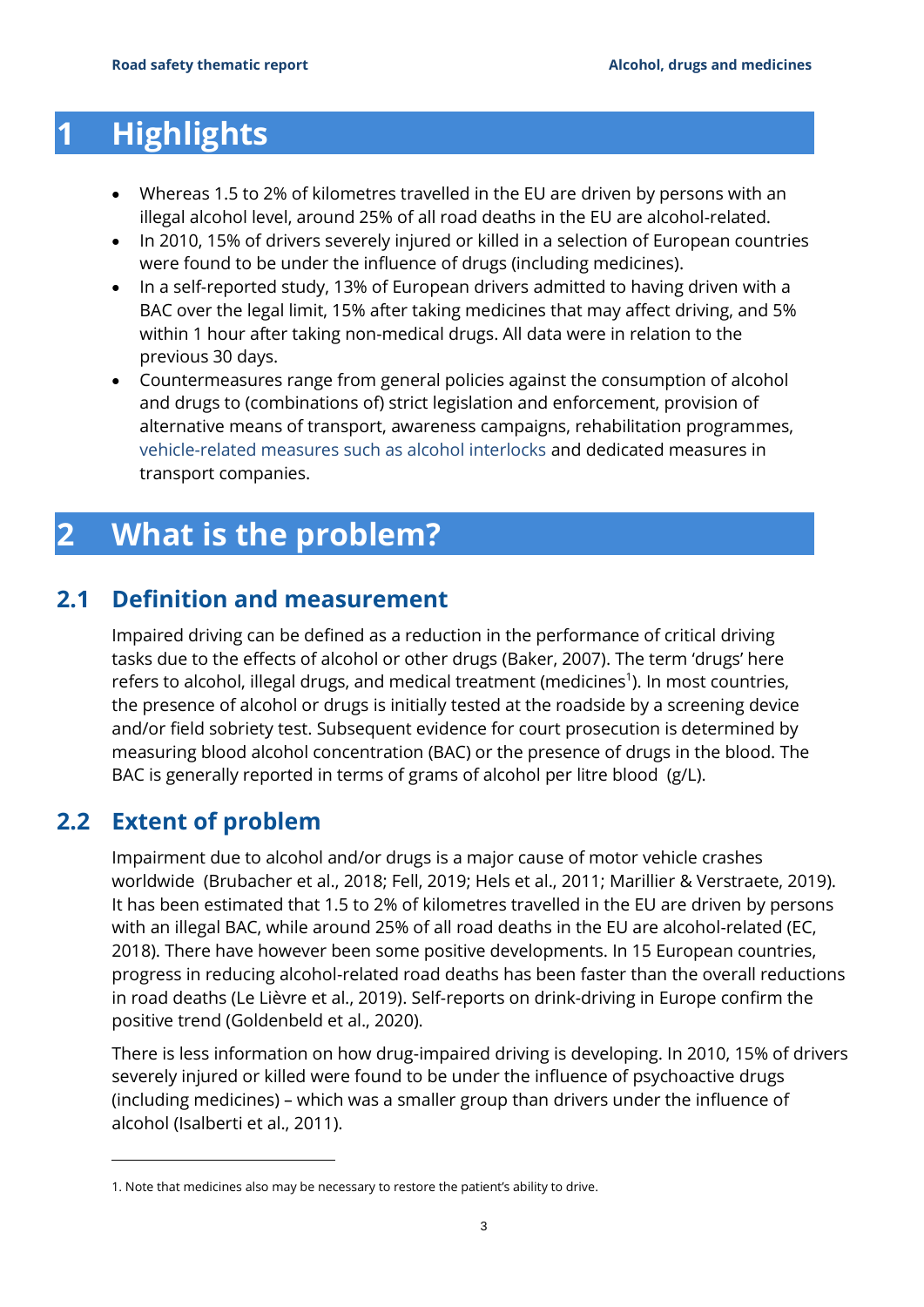#### **2.3 Effects of impairment**

<span id="page-5-0"></span>Both alcohol and drugs impair several of the driver's functional capabilities, including reaction time, tracking ability, proper speed management, vision, divided attention, and vigilance. This leads to increased crash risk (e.g. Ogden & Moskowitz, 2004; Martin et al., 2013; Marillier & Verstraete, 2019).

The mechanisms through which alcohol and drugs (legal and illegal) affect the body, the extent to which they impair driving, and the duration of the impairment differ greatly among drugs (Compton, 2017). Álvarez (2011) classified medicines into different risk groups according to their influence on driving ability. Several other factors, including patterns of use, reasons for use, dose ingested, mode of administration, tolerance, and driver characteristics, also affect the crash risk level (Beirness et al., 2021).

#### **2.4 What is the prevalence of impaired driving?**

<span id="page-5-1"></span>Between 2007 and 2009, 50,000 drivers from 13 European countries were randomly tested at the roadside to assess the prevalence of alcohol and drugs use in the general driving population (the DRUID project). It was estimated that, on average, 3.5% of European drivers drive with alcohol in their blood (> 0.1 g/L), 1.9% with illegal drugs, 1.4% with (a limited list of) medicinal drugs, 0.37% with a combination of alcohol and drugs, and 0.39% with different types of drugs (Houwing et al., 2011).

In 2018-2019, the prevalence of drugs and alcohol use was studied by self-reports (the [ESRA-study\)](https://www.esranet.eu/), asking about impaired driving in the previous 30 days (Achermann Stürmer et al., 2021; Meesmann et al., 2021). Amongst European drivers, 21% reported they had driven after drinking alcohol, 13% with a BAC over the legal limit, 15% after taking medicines that may affect driving ability, and 5% within 1 hour after taking drugs other than medication. The self-reported prevalence varies between countries (see Figure 1).



Figure 1. Self-declared use of alcohol, drugs and medicines (Source: Achermann Stürmer et al., 2021 .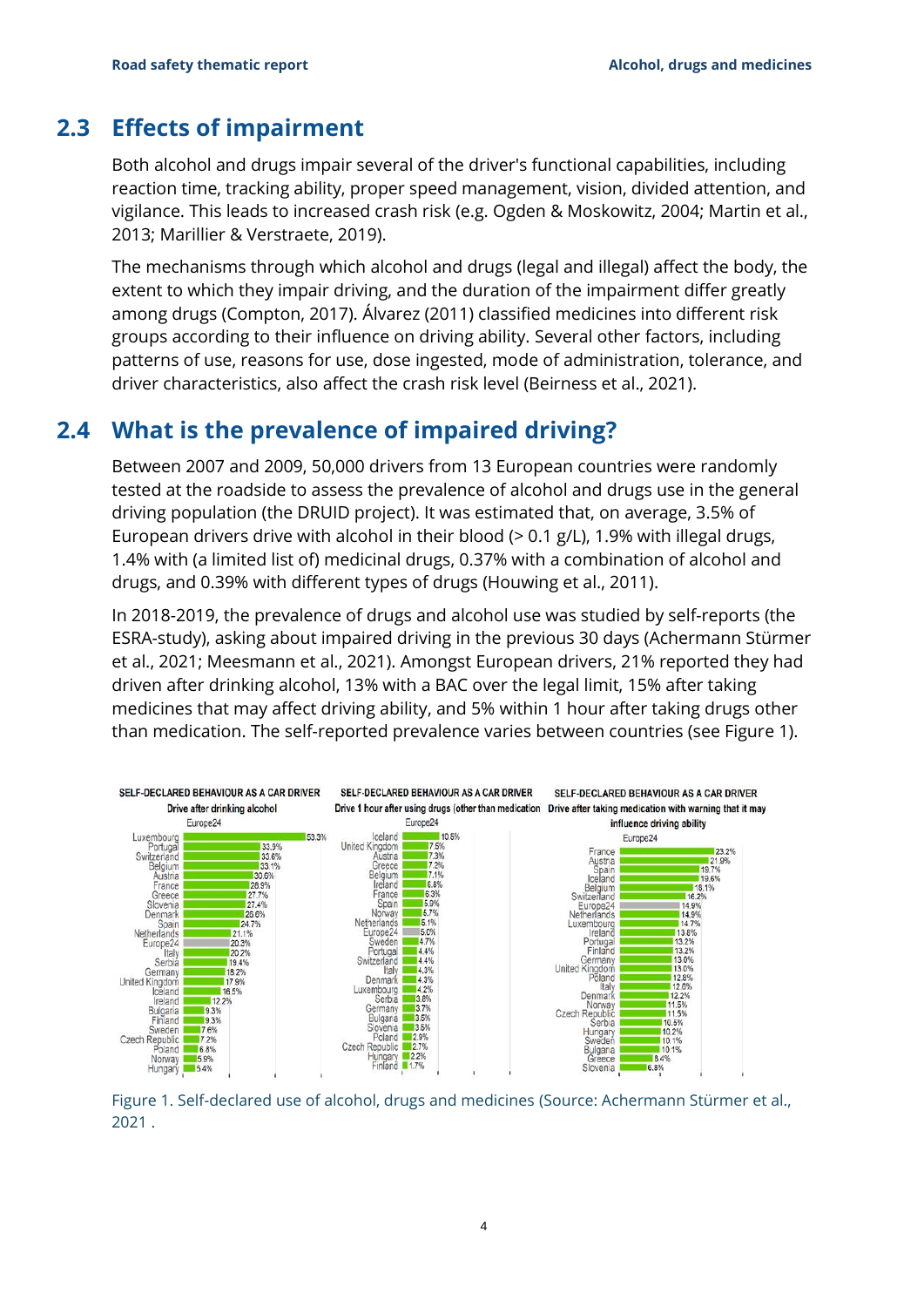## <span id="page-6-0"></span>**3 How dangerous is impaired driving?**

#### **3.1 Share of impairment-related crashes**

<span id="page-6-1"></span>It has been estimated that about one quarter of road fatalities in Europe are alcoholrelated (European Commission, 2018). There is no recent overall estimate of the number of drug-related casualties in Europe. Table 1 below summarises the main findings on the prevalence of alcohol, illegal drugs, and medicines in seriously or fatally injured drivers, based on data from nine European countries (EMCDDA, 2012). Among drivers seriously injured or killed, the most commonly consumed substance was alcohol alone, followed by alcohol combined with another substance. Combinations of different drugs and/or medicines were least common.

|                                         | Prevalence among seriously<br>injured casualties | Prevalence among fatalities |
|-----------------------------------------|--------------------------------------------------|-----------------------------|
| Alcohol only                            | $14.1 - 30.2%$                                   | 15.6% - 38.9%               |
| Alcohol with drugs and/or medicines     | $2.3 - 13.2%$                                    | $4.3 - 7.9\%$               |
| Combinations of drugs and/ or medicines | $0.5 - 4.3%$                                     | $0.4 - 7.3\%$               |

#### Table 1. Alcohol, drugs, and medicine prevalence among injured drivers (Source: EMCDDA, 2012).

#### **3.2 Cognitive effects**

<span id="page-6-2"></span>Alcohol and drug consumption before driving impairs several of the driver's functional capabilities. In a general review of the effects of alcohol intoxication on cognitive driving tasks, Garrison et al. (2021) conclude that:

- deficits in aspects of visual perception begin at a BAC of 0.3 g/L
- impairments in vigilance start at a BAC of 0.3 g/L
- deficits in divided attention and sustained attention commence at BACs between 0.5 g/L and 0.8 g/L
- <span id="page-6-3"></span>• problems with dividing attention over several tasks begin at a BAC of 0.8 g/L.

#### **3.3 Crash risk**

In general, the risk of a crash increases considerably when a driver is impaired by combined alcohol and drugs. For **alcohol**, the risk for drivers with a BAC of 0.5 g/L is estimated to be about 1.4 times higher than that of a sober driver; at 1.0 g/L the risk is nearly 5 times higher, and at 1.5 g/L around 20 times higher (see Figure 2; Blomberg et al., 2005). These data are based on all crashes reported to the police, including crashes without personal injury. Looking at fatal crash data from both the USA and Great Britain, Allsop (2020) reported that the risk of being involved in a fatal crash is almost doubled at a BAC of 0.3 g/L, 5 times higher at a BAC of 0,5 g/L, and 10 times higher at a BAC of 0.8 g/L. The increase in risk differs for different age and gender groups. For example, for young male drivers (16-19 years), the risk of being involved in a single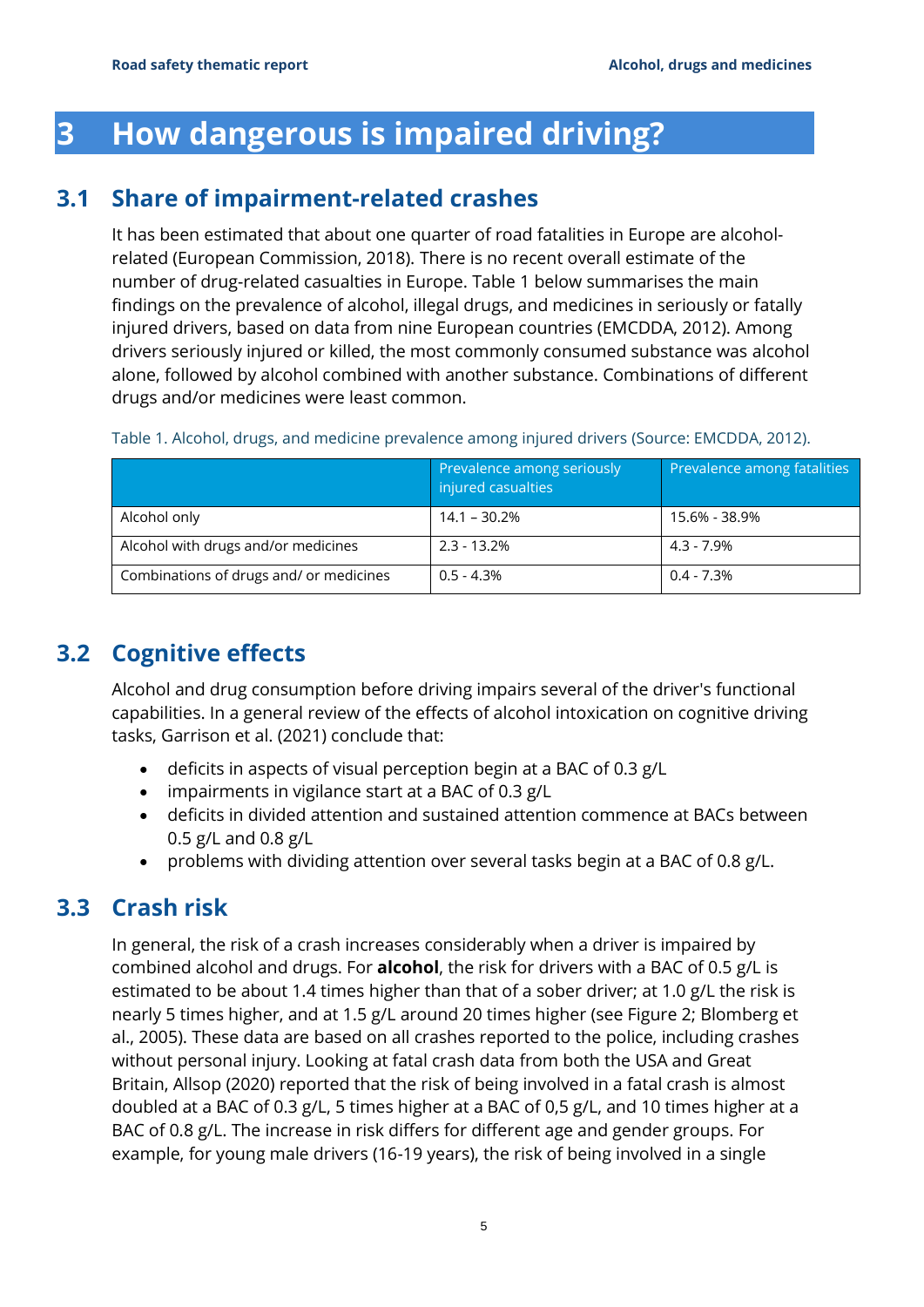vehicle fatal crash is already 4 times higher at BACs between 0,2 and 0.5 g/L (Zador et al., 2000).



Figure 2. Relative increase in risk at increasing blood alcohol content (Blomberg et al., 2005).

| Table 2. Risk increase for several groups of illegal drugs (Source: SWOV, 2020). |  |  |  |  |
|----------------------------------------------------------------------------------|--|--|--|--|
|                                                                                  |  |  |  |  |

| <b>Drug</b>                                                                                                                                                        | <b>Crash severity</b>                       | <b>Risk increase</b> | 95% CI                   |  |  |
|--------------------------------------------------------------------------------------------------------------------------------------------------------------------|---------------------------------------------|----------------------|--------------------------|--|--|
| <b>Amphetamines</b>                                                                                                                                                | Fatal (Elvik, 2013)                         | 5.2                  | $(2.6 - 10.4)$           |  |  |
|                                                                                                                                                                    | Injuries (Elvik, 2013)                      | 6.2                  | $(3.5 - 11.1)$           |  |  |
| <b>Cannabis</b>                                                                                                                                                    | Fatal (Elvik, 2013)]                        | 1.3                  | $(0.9 - 1.8)$            |  |  |
|                                                                                                                                                                    | Injuries (Elvik, 2013)                      | 1.1                  | $(0.9 - 1.4)$            |  |  |
|                                                                                                                                                                    | Fatal and injuries (Rogeberg & Elvik, 2016) | 1.4                  | $(1.1 - 1.6)$            |  |  |
|                                                                                                                                                                    | Fatal and injuries (Els et al., 2019)       | 2.5                  | $(1.7 - 3.7)$            |  |  |
|                                                                                                                                                                    | Fatal and injuries (Rogeberg, 2019)         | 1.3                  | $(1.2 - 1.4)$            |  |  |
| Cocaine                                                                                                                                                            | Fatal (Elvik, 2013)                         | 3.0                  | $(1.2 - 7.4)$            |  |  |
|                                                                                                                                                                    | Injuries (Elvik, 2013)                      | 1.7                  | $(0.9 - 3.0)$            |  |  |
| <b>Opiates</b>                                                                                                                                                     | Fatal (Elvik, 2013)                         | 1.7                  | $(1.0 - 2.8)$            |  |  |
|                                                                                                                                                                    | Injuries (Elvik, 2013)                      | 1.9                  | $(1.5 - 2.4)$            |  |  |
| <b>Multiple drugs</b>                                                                                                                                              | Crashes (Hels et al., 2011)                 | $5 - 30$             | $\overline{\phantom{a}}$ |  |  |
| <b>Combination alcohol &amp; drugs</b>                                                                                                                             | Crashes (Hels et al, 2011)                  | $20 - 200$           |                          |  |  |
| Abbreviations: CI = Confidence Interval; the 95% confidence interval defines a range of values that you<br>can be 95% certain contains the (true) population mean. |                                             |                      |                          |  |  |

Table 2 shows the crash risk increase for **illegal drugs** as found in several metaanalyses (Els et al., 2019; Elvik, 2013; Hels et al., 2011; Rogeberg & Elvik, 2016; Rogeberg,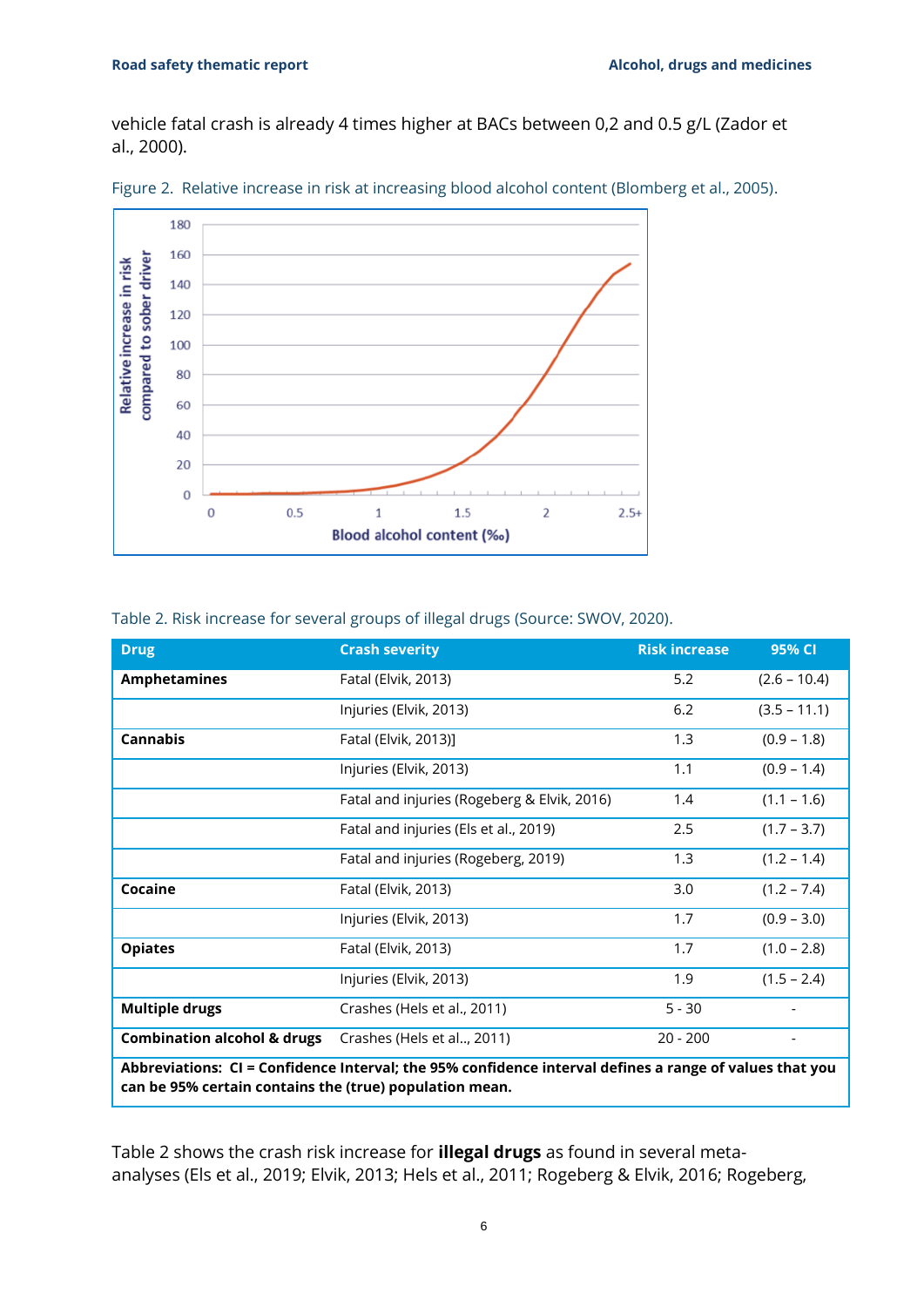2019). The largest risk increase was found for *amphetamines, multiple drug use, and combining alcohol and drugs*.

Table 3 gives an overview of the increase in risk due to different **medicines** reported in various studies (Chihuri & Lee, 2017; Elvik, 2013; LeRoy & Morse, 2008). Significant risk increases have been found for driving under the influence of barbiturates (used for treating headaches, insomnia, and seizures), benzodiazepines (used to relieve anxiety and insomnia), antidepressants (used to alleviate depression). and opiates (used to treat pain or sleeping problems).

| <b>Medicine</b>                                                                                                                                                    | <b>Crash severity</b>                   | <b>Risk increase</b> | 95% CI       |  |  |
|--------------------------------------------------------------------------------------------------------------------------------------------------------------------|-----------------------------------------|----------------------|--------------|--|--|
| Antidepressants                                                                                                                                                    | Injury crashes (Elvik, 2013)            | 1,3                  | $1,1 - 1,6$  |  |  |
| Antihistamines                                                                                                                                                     | Injury crashes (Elvik, 2013)            | 1,1                  | $1,0 - 1,2$  |  |  |
| <b>Barbiturates</b>                                                                                                                                                | Crashes motorised (LeRoy & Morse, 2008) | 7,5                  | $2,3 - 23,9$ |  |  |
| Benzodiazepines                                                                                                                                                    | Fatal crashes (Elvik, 2013)             | 2,3                  | $1,6 - 3,3$  |  |  |
| <b>Benzodiazepines</b>                                                                                                                                             | Injury crashes (Elvik, 2013)            | 1,2                  | $1,1 - 1,3$  |  |  |
| Narcotics (strong painkillers)                                                                                                                                     | Crashes motorised (LeRoy & Morse, 2008) | 2.2                  | $2,0 - 2,5$  |  |  |
| Analgesics (mild painkillers)                                                                                                                                      | Injury crashes (Elvik, 2013)            | $1,0$ (none)         | $0,9 - 1,1$  |  |  |
| Opiates                                                                                                                                                            | Crashes motorised (Chihuri & Li, 2017). | 2,3                  | $1,69 - 3,5$ |  |  |
| Abbreviations: CI = Confidence Interval; the 95% confidence interval defines a range of values that you<br>can be 95% certain contains the (true) population mean. |                                         |                      |              |  |  |

Table 3. Risk increase for various medicine groups (Source: SWOV, 2020).

#### **3.4 Some features of impairment-related crashes**

<span id="page-8-0"></span>An in-depth investigation of just over 1,500 fatal passenger car crashes in Norway from 2005 to 2015 revealed a number of driver, road and vehicle features associated with impairment-related crashes (Høye, 2020):

- Alcohol-impaired and alcohol/drug-impaired crashes are disproportionately high at night-time and at the weekend.There are disproportionately high cases of both unlicensed driving and non-use of seat belts among impaired drivers, especially among alcohol-impaired drivers.
- The proportion of young drivers among drug- and drug/alcohol-impaired drivers is disproportionately low, but not among alcohol-impaired drivers.
- The number of old cars and cars without electronic stability control (ESC) is disproportionately high in alcohol-related crashes, but not in alcohol/drug-related crashes.
- The number of alcohol-related crashes on roads with high-speed limits is disproportionately high and disproportionately low on roads with low-speed limits.
- The average annual daily traffic (AADT) is lower on roads with alcohol-related crashes than on roads with crashes involving sober drivers.
- Alcohol-related crashes are strongly correlated with being unbelted, unlicensed and male, and with single-vehicle crashes in conditions of low traffic volumes.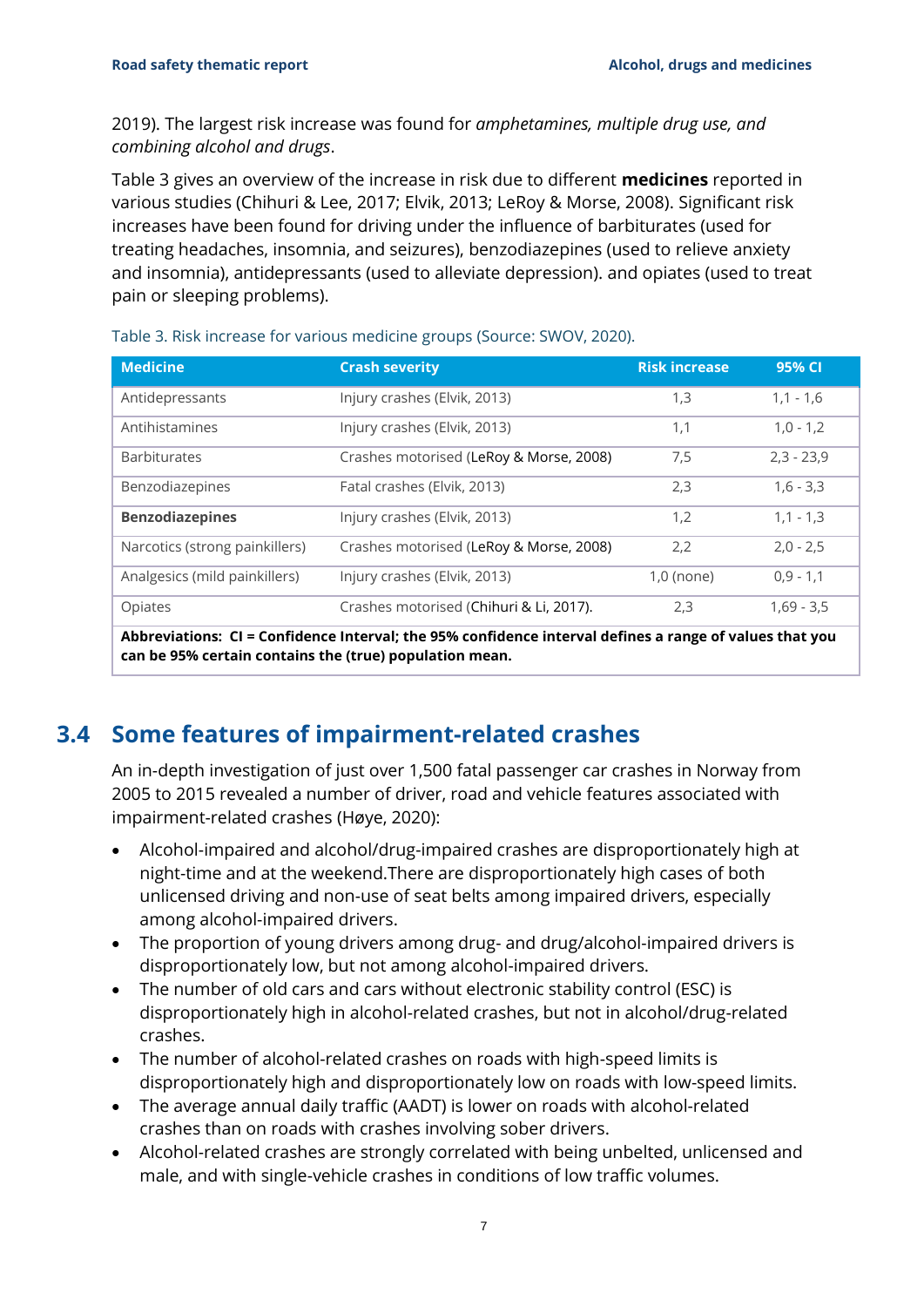### <span id="page-9-0"></span>**4 Why do road users drive while impaired?**

Bearing in mind the self-discipline required to remain unimpaired, people engage in impaired driving because they are motivated to do so, have the capability to do so, and have the opportunity to do so (Michie et al., 2011). The retail availability of alcohol, alcohol serving and sales practices, and the price of alcohol are factors that define this opportunity. It has been shown that these opportunity factors have a great impact on actual drinking and on subsequent drink-driving (PIRE, 2021). For drivers driving under the influence of medicines, the personal, social, and legal setting is different and therefore the underlying motivation is also different.

According to the theory of planned behaviour (TPB), the intention to engage or not in impaired driving can be explained by attitudes towards the particular behaviour, the subjective norms, and the perceived difficulty of performing the behaviour (Marcil et al., 2001; Parker et al., 1992). Additional variables, including personality characteristics such as sensation-seeking, sense of invulnerability, and impulsiveness, provide a fuller explanation of impaired driving (Chan et al., 2010; Cestac et al., 2011; Moan & Rise, 2011; Vankov & Schroeter, 2021). Other studies have highlighted the unplanned nature of impaired driving (Sykes et al., 2010; Keatly et al., 2016). According to these studies, peer pressure and the social situation (e.g. others around you drinking) may change a person's original plan not to drink before driving.

People using illegal drugs before driving see some of these drugs (e.g. cannabis) as producing less impairment than other drugs or alcohol (Kelly et al., 2004; Watson et al., 2019). Drivers engaging in driving under influence of cannabis often do not consider cannabis as impairing their ability to drive (Watson et al., 2019; Goodman et al., 2019).

For the repeat offenders group, medical (psychiatric) problems related to problematic alcohol and drugs use often underly a habitual pattern of impaired driving (Streff, 2001; Nochajski & Stasiewicz, 2006; Goldenbeld et al., 2016).

Many of the drivers who use (multiple) medicines are not fully aware of the possible risks. Information on medicines and driving does not reach all users, or users do not read or understand the information (SWOV, 2020). Also, health professionals may lack sufficient knowledge of the risk of driving with medication (Artime et al., 2019; SWOV, 2020). In addition, information on the effects of medicines seems to lead to only temporary behavioural effects (Orriols et al., 2016). Experience with medicines may even lead a patient to overestimate their ability to drive (Sargent et al., 2011).

### <span id="page-9-1"></span>**5 Rules and legislation**

In 2001, the European Commission recommended legal blood alcohol limits of maximum 0.5 g/L with a lower limit of 0.2 g/L for novice and professional drivers (EC, 2001). Most EU countries apply a legal blood alcohol limit of 0,5g/L, but Lithuania has a legal limit of 0.4g/L; Finland of 2.2 g/L; Poland, Sweden and Norway of 0.2g/L. The Czech Republic, Hungary, Romania, and Slovakia have a zero limit. Calinescu & Adminaite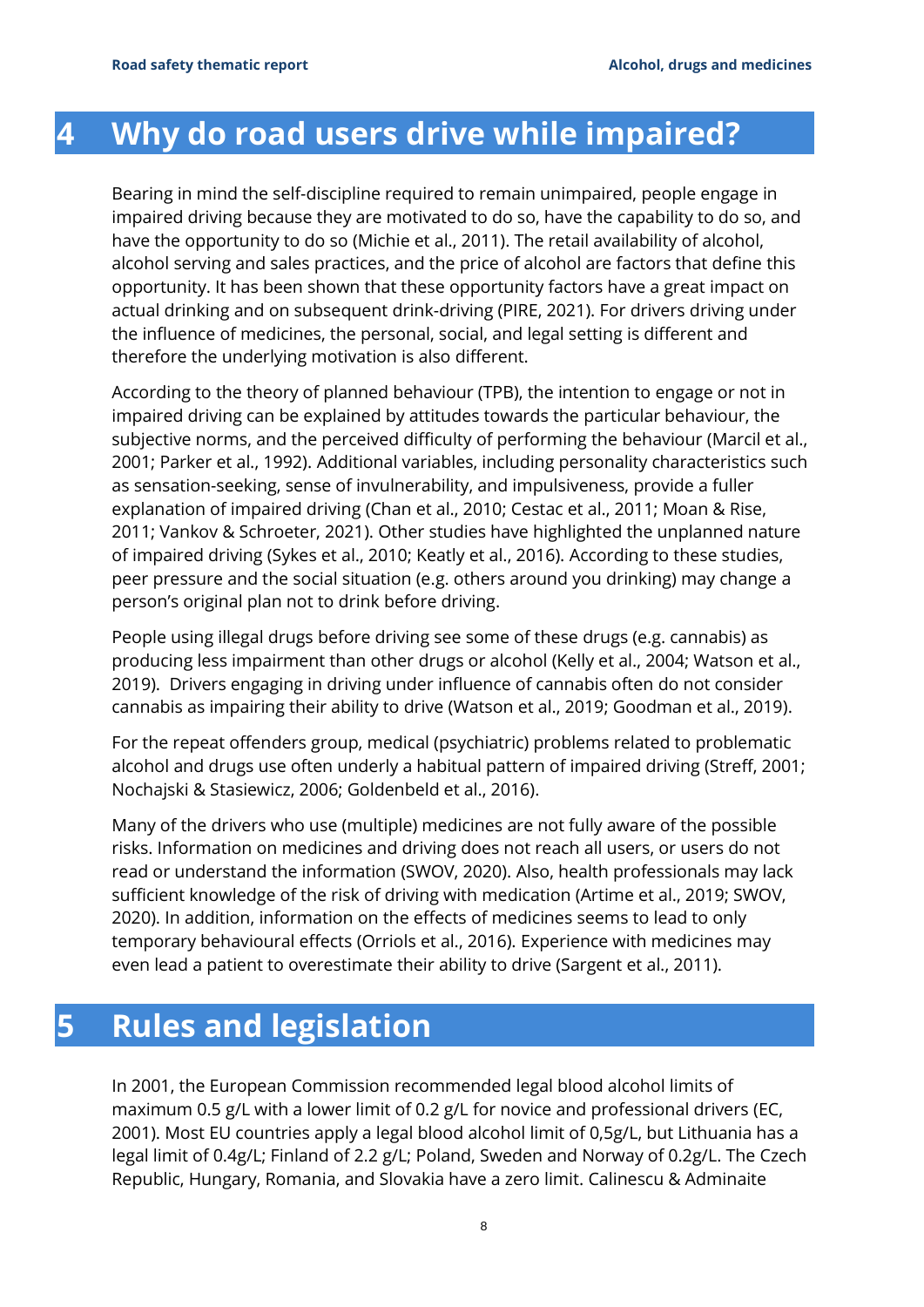(2018) report that 22 EU countries apply a lower legal limit for novice drivers and 19 EU countries for professional drivers; in both cases 0.0g/L or 0.2g/L.

Legislation against drugged driving in EU countries has applied '*per se*' laws that establish a fixed substance limit or zero tolerance laws. These laws are often combined with legislation that defines how the impairment should be proven (Atchison, 2017).

The EU Driving Licence Directive 2006/126/EC states that '*Driving licences shall not be issued to or renewed for applicants or drivers who are dependent on psychotropic substances or who are not dependent on such substances but regularly abuse them, whatever category of licence is requested*' (Article 15).

Seven EU countries (Denmark, Finland, Hungary, Ireland, Lithuania, Spain and Sweden) have national guidelines on how patients should be informed of the impact of a prescribed medicine on their fitness to drive (ETSC, 2021).

Also nine EU countries (Austria, Belgium, Denmark, Finland, France, Italy, Lithuania, Poland, Sweden) have included alcohol interlock programmes in their legal systems  $(ETSC, 2021<sup>2</sup>).$ 

### <span id="page-10-0"></span>**6 Countermeasures**

#### **6.1 Policies to decrease alcohol and drugs consumption**

<span id="page-10-1"></span>General health policies that decrease the (excessive) consumption of alcohol and/or drugs also contribute effectively to the reduction of impaired driving (PIRE, 2012). For example, policies which set a minimum price and increase taxes for alcohol beverages, and which set strict marketing regulations and limit availability of alcohol beverages for children and young adults have been effective in reducing alcohol-related harm (Burton et al., 2016; Teutsch et al., 2018). The EU has formulated a common drug policy strategy for 2021-2025, including targeting high-risk crime groups, counteracting digitally enabled illicit drug markets, evidence-based prevention interventions, and provision of alternatives to coercive sanctions (Official Journal of the European Union, 2021).

#### **6.2 Regulation and police enforcement**

<span id="page-10-2"></span>The EC recommends legal blood alcohol limits of maximally 0.5 g/L with a lower limit of 0.2 g/L for novice and professional drivers (EC, 2001). The European Transport Safety Council (ETSC) advises adopting a zero tolerance level for drink-driving: in practice this would mean a limit of 0.2g/L (Calinescu & Adminaite, 2018).

Evidence worldwide (see SWOV, 2021 for an overview) shows that lowering the general legal blood alcohol limit from 0.5/0.6 g/L to 0.2/0.3 g/L as well as lowering the legal limit for novice drivers to 0 or 0.2 g/L would have a favourable effect on road safety. However, lowering legal limits has an effect only when combined with highly publicised, visible, and frequent police enforcement, preferably deploying random breath-testing

<sup>2</sup> https://etsc.eu/issues/drink-driving/alcohol-interlock-barometer/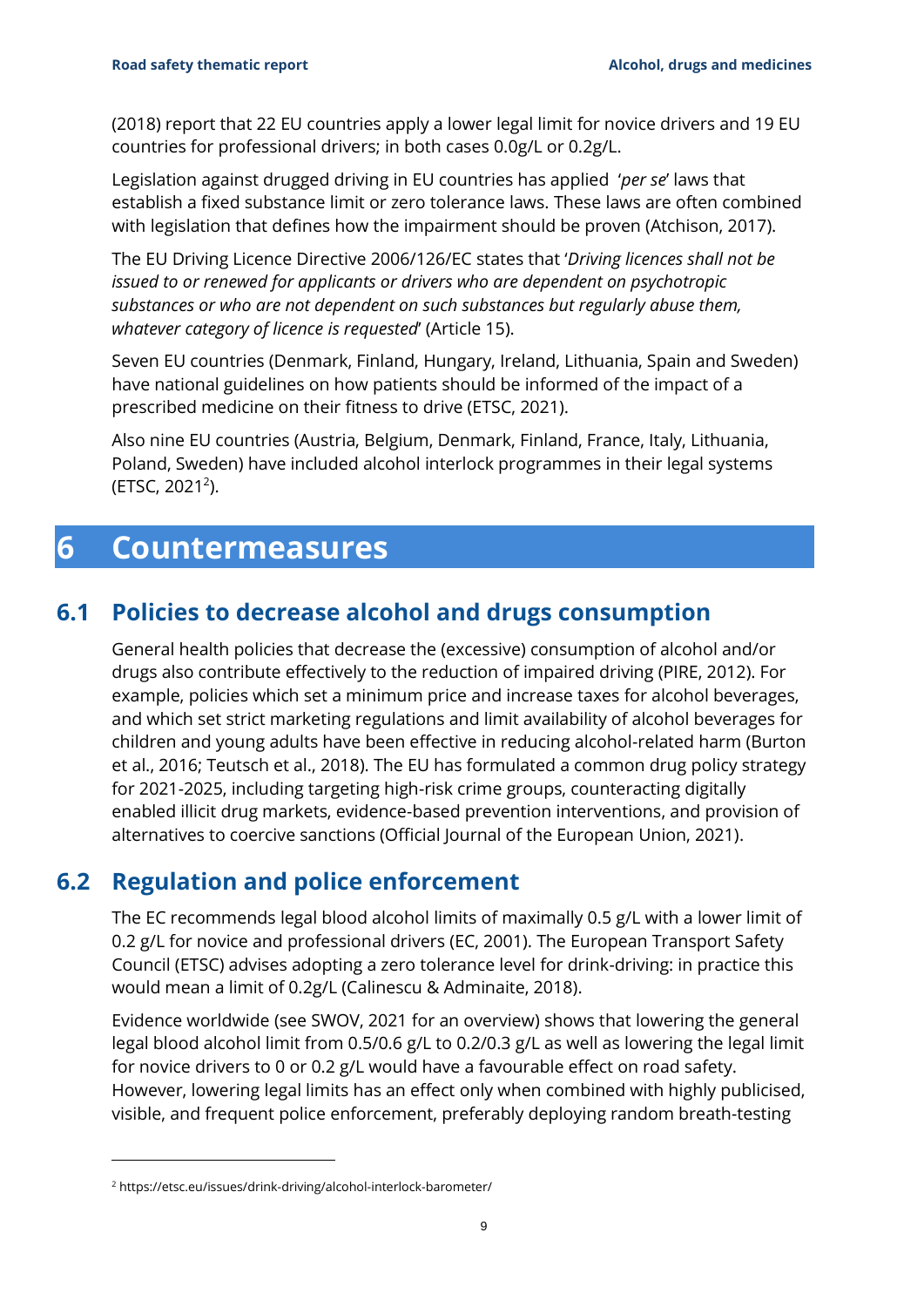methods (Erke et al, 2009; Fell, 2019). There is no evidence that more severe penalties are effective in reducing alcohol offences (SWOV, 2021).

#### **6.3 Policies to improve responsible driving with medicines**

<span id="page-11-0"></span>ETSC (2021) has proposed several policy measures which may improve responsible driving with medicines, including (p. 8-9):

- Within national medical fitness to drive guidelines and regulations, stress the role of General Practitioners (GPs) as the primary point of call for identifying those who may be at-risk in terms of their fitness to drive, initiating an assessment of a person's fitness to drive, and influencing how long and under what circumstances a person continues driving.
- Apply the DRUID categorisation and labelling of medicines that affect driving ability and support information campaigns promoting awareness among medical professionals and among the general population.
- Develop and promote materials to assist individuals in undertaking assessment of their own fitness to drive and in making informed decisions about reduced driving and driving cessation if needed.

#### **6.4 Alternative means of transport**

<span id="page-11-1"></span>Promoting the use of alternative means of transport – e.g. free or subsidised taxi and ride-sharing services, voluntary or paid designated driver programmes, or more accessible public transport – is a possible strategy for reducing impaired driving (Fell et al., 2020). However, the evidence regarding effectiveness in terms of drink-driving, drink-driving offences, or crashes is inconclusive. The lack of transport options in rural areas is often cited as a barrier in preventing drink-driving (Howard et al., 2020).

### **6.5 Campaigns, rehabilitation, and safety culture**

<span id="page-11-2"></span>Road safety **campaigns** on drink-driving can help to increase awareness, change social norms and inform people how to change behaviour (Delhomme et al., 2009; SWOV, 2017). However, general publicity campaigns as a stand-alone measure without related police enforcement cannot be expected to actually change behaviour and reduce alcohol-related crashes (Fell, 2019).

**Rehabilitation** courses provide an alternative treatment for alcohol or drug driving offenders, aiming at reducing recidivism (Boets et al., 2008). The courses are educational or psychologically oriented, typically organised in small groups (Slootmans et al., 2017). Rehabilitation programmes are commonly provided by private organisations, following national guidelines, and can be voluntary or compulsory, depending on the country and offence in question (Houwing, 2016; Atchison, 2017). There is evidence that rehabilitation can decrease recidivism (Slootmans et al., 2017). However, not all studies show positive results.

For professional drivers, employers can play an important role. As part of a **safety culture** approach, employers must clearly set, communicate, and monitor company policies for impaired driving through education, testing, and employee assistance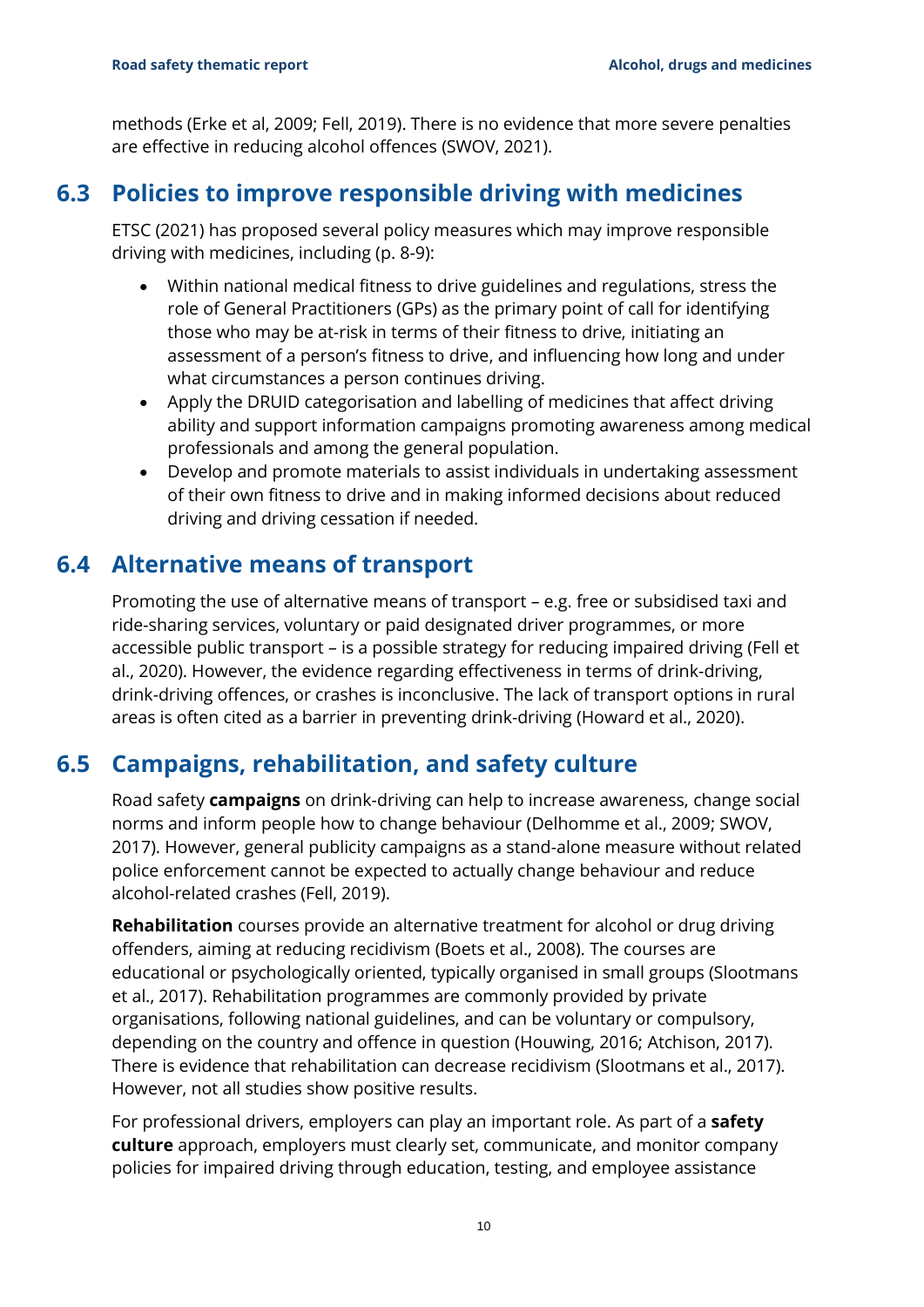programmes (Transport Safety Group, 2006). Periodically screening drivers for alcohol/drugs has shown positive results in US transport companies (Camden et al., 2019).

#### **6.6 Vehicle technology**

<span id="page-12-0"></span>**Alcohol interlocks** are automatic control systems to prevent driving with excess alcohol by requiring the driver to blow into an in-car breathalyser before starting the ignition. Research has shown that **alcohol-interlock programmes** (AIPs) reduce the risk of recidivism by 75% during the period when the interlock is operational (Bax et al., 2001; Elder et al., 2011; ETSC, 2020; Nieuwkamp et al., 2017). There is also evidence of a positive effect of AIPs on alcohol-related fatalities (McGinty et al., 2016; Teoh et al., 2018). For some AIPs the effects continued after removal of the alcohol interlock device ((Bjerre & Thorsson, 2008; Gustafsson & Forsman, 2016; Voas et al., 2016). These AIPs included medical and psychological guidance that was continued after removal of the interlock. In 2022, as part of the General Safety Regulation, (new vehicle types) and 2024 (all new vehicles) alcohol interlock installation facilitation will be mandatory for cars, vans, trucks, and buses (EC, 2019).

**Advanced driver assistance systems** (ADAS) can help to timely warn or intervene when a critical driving situation arises, e.g. due to alcohol or drug impairment. The most promising ADAS for alcohol-impaired drivers are lane departure warning systems and forward collision warning systems (Teutsch et al., 2018).

**Driver monitoring systems** (DMS) collect observable driving information to make realtime assessment of drivers' capacity to perform the driving task (Haley et al, 2021). DMS are recommended as a primary safety feature for European vehicles seeking a 5-star EuroNCAP safety rating (EuroNCAP, 2020). According to Haley et al. (2021), these systems can be functionally adapted and expanded to reliably detect driving impaired by alcohol or drugs.

### <span id="page-12-1"></span>**7 Further reading**

Atchison, L. (2017). *Preventing drug driving in Europe*. Policy measures for national and EU Action. Brussels, European Transport Safety Council.

- Fell, J.C. (2019). Approaches for reducing alcohol-impaired driving: evidence-based legislation, law enforcement strategies, sanctions, and alcohol-control policies*. Forensic Science Reviews, 31(2*), 161-184.
- Le Lièvre, P., Adminaite, D., Jost, G., & Podda, F (2019). *Progress in reducing drink-driving and other alcohol-related road deaths in Europe*. Brussels, European Transport Safety Council.
- Marillier, M., & Verstraete, A.G. (2019). *Driving under the influence of drugs, WIREs ForensicSc*i. (2019) e1326, [https://doi.org/10.1002/wfs2.1326.](https://doi.org/10.1002/wfs2.1326)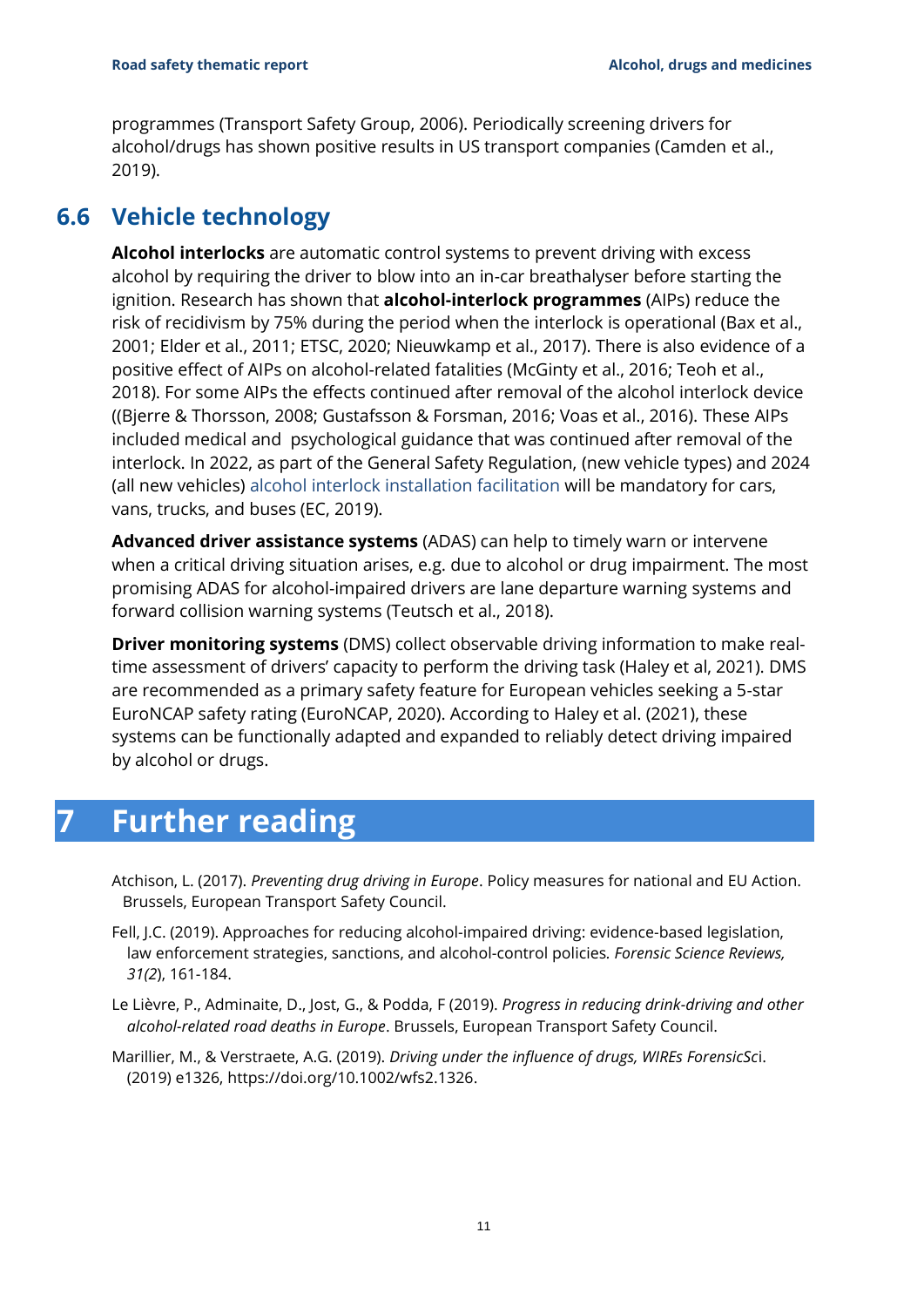### <span id="page-13-0"></span>**8 References**

- Achermann Stürmer, Y., Meesmann, U. & Berbatovci, H. (2021). *Driving under the influence of alcohol and drugs. ESRA2 Thematic report Nr. 5. ESRA project (E-Survey of Road users' Attitudes).* Bern, Switzerland: Swiss Council for Accident Prevention.
- Allsop, R. (2020). Drink Driving as the commonest drug driving—A perspective from Europe. *International Journal of Environmental Research and Public Health, 17*(24), 9521. [https://dx.doi.org/10.3390%2Fijerph17249521,](https://dx.doi.org/10.3390%2Fijerph17249521)
- Álvarez, F.J. (2011). *Classification of medicinal drugs and driving: a synthesis report*. DRUID (Driving under the Influence of Drugs, Alcohol and Medicines). 6th Framework programme. Deliverable 4.4.1.
- Artime, E., Qizilbash, N., Garrido-Estepa, M., Vora, P., et al. (2019). Are risk minimization measures for approved drugs in Europe effective? A systematic review. *Expert Opinion on Drug Safety, 18* (5), 443-454.<https://doi.org/10.1080/14740338.2019.1612875>
- Atchison, L. (2017). *Preventing drug driving in Europe*. Policy measures for national and EU Action. Brussels, European Transport Safety Council.
- Baker, E. (2007). State of Maryland Annual Report 2007. Baltimore, National Highway Traffic Safety Administration, Mid-Atlantic Region.
- Bax, C., Käri, O., Evers, C., Bernhoft, I.M. & Mathijssen, R. (2001). Alcohol interlock implementation in the European Union: feasibility study. Final report of the European research project. D-2001- 20. SWOV Institute for Road Safety Research, Leidschendam.
- Beirness , D.J., Gu, K.W. , Lowe, N.J., Woodall, K.L., & Desrosiers, N.A., Cahill, B., Porath, A.J. & Peaire, A. (2021) Cannabis, alcohol and other drug findings in fatally injured drivers in Ontario. *Traffic Injury Prevention, 22 (1),* 1-6.<https://doi.org/10.1080/15389588.2020.1847281>
- Bjerre, B. & Thorsson, U. (2008). Is an alcohol ignition interlock programme a useful tool for changing the alcohol and driving habits of drink-drivers? *Accident Analysis & Prevention, 40* (1) 267-273. https://doi.org/10.1016/j.aap.2007.06.008
- Blomberg, R.D., Peck, R.C., Moskowitz, H., Burns, M., et al. (2005). *Crash risk of alcohol involved driving: A case-control study.* Contract Number DTNH22-94-C-05001 Dunlap and Associates, Inc., Stamford, CT.
- Boets, S., Meesmann, U., Klipp, S., Bukasa, B., et al. (2008). *State of the art on driver rehabilitation; Literature analysis & provider survey. DRUID: "Driving under the influence of Alcohol, Drugs and Medicines".* Brussels, Belgian Institute for Road safety BIVV.
- Brubacher, J.R., Chan, H., Erdelyi, S., Asbridge, M., Mann, R.E., Purssell, R.A., & Solomon, R. (2018). Police documentation of drug use in injured drivers: implications for monitoring and preventing drug-impaired driving, *Accident Analysis & Prevention,118*, 200–206. https://doi.org/10.1016/j.aap.2018.02.018.
- Burton, R., Henn, C., Lavoie, D., O'Connor, R., Perkins, C., Sweeney, K., Greaves, F., Ferguson, B., Beynon, C., Belloni, A., Musto, V., Marsden, J., & Sheron, N. (2016). A rapid evidence review of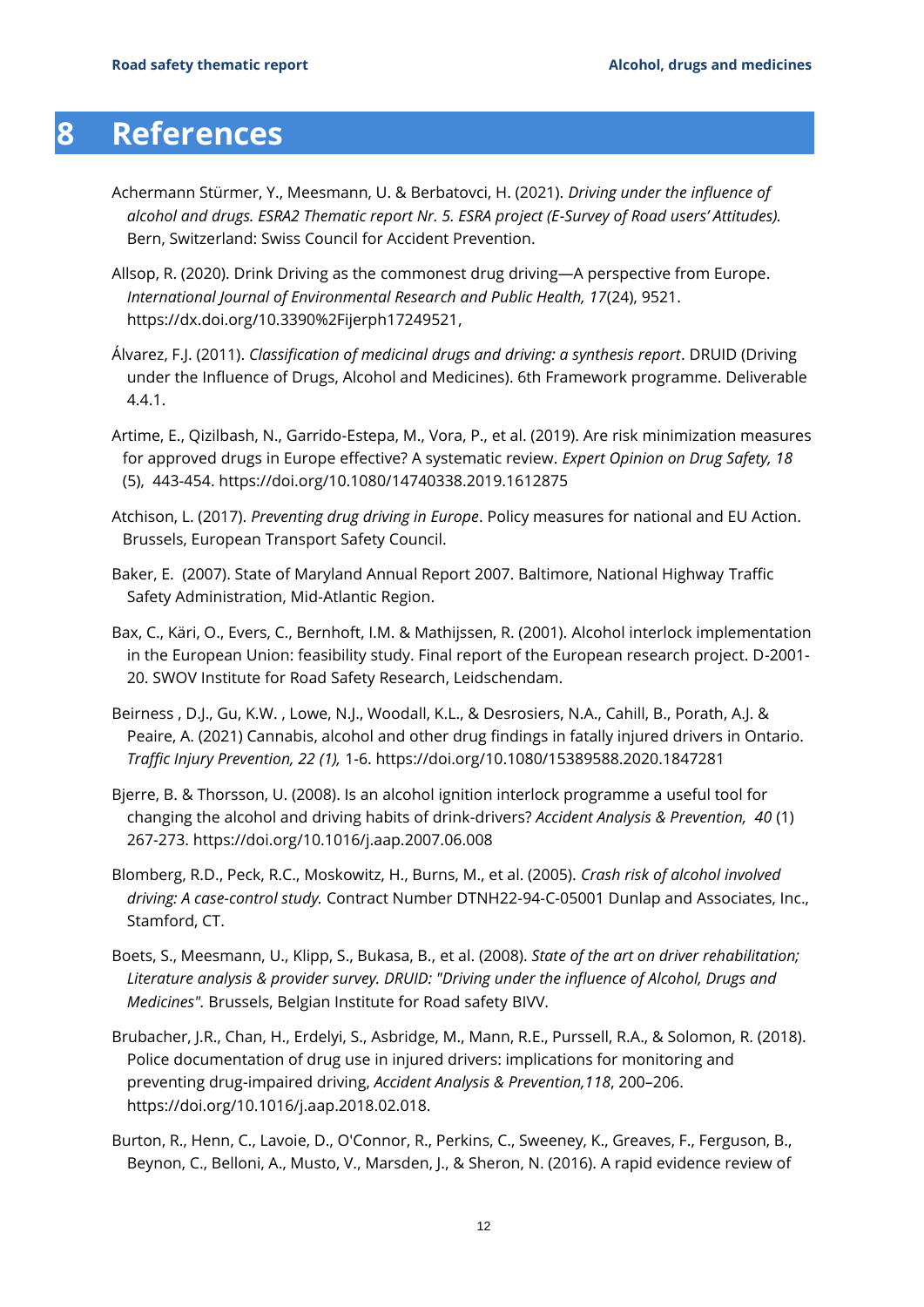the effectiveness and cost-effectiveness of alcohol control policies: an English perspective. *Lancet, 389*(10078), 1558-1580. https://dx.doi.org/10.1016/S0140-6736(16)32420-5

- Calinescu, D. & Adminaitet, D. (2018). *Progress in reducing drinking and driving in Europe*. Brussels, European Transport Safety Council ETSC.
- Camden, M.C., Hickman, J.S. & Hanowski, R.J. (2019). *Effective strategies to improve safety case studies of commercial motor carrier safety advancement.* Blacksburg, Virginia, National Surface Transportation Center for Excellence, Blacksburg, Virginia.
- Cestac, J., Paran, F. & Delhomme, P. (2011). Young drivers' sensation seeking, subjective norms, and perceived behavioral control and their roles in predicting speeding intention: How risktaking motivations evolve with gender and driving experience. *Safety Science, 49 (3)*, 424-432, [https://doi.org/10.1016/j.ssci.2010.10.007.](https://doi.org/10.1016/j.ssci.2010.10.007)
- Chan, D.C., Wu, A.M., Hung, E.P. (2010). Invulnerability and the intention to drink and drive: an application of the theory of planned behavior. *Accident Analysis and Prevention, 42(6),* 1549-55. [https://doi.org/10.1016/j.aap.2010.03.011.](https://doi.org/10.1016/j.aap.2010.03.011)
- Chihuri, S. & Li, G. (2017). Use of prescription opioids and motor vehicle crashes: A meta analysis. *Accident Analysis & Prevention, 109*, p. 123-131. <https://doi.org/10.1016/j.aap.2017.10.004>
- Compton, R. (2017). *Marijuana-Impaired Driving - A Report to Congress.* (DOT HS 812 440). Washington, DC, National Highway Traffic Safety Administration.
- Delhomme, P., Dobbeleer, W. de, Forward, S. & Simões, A., (eds.) (2009). *Campaigns and Awareness raising Strategies in Traffic safety (CAST). Manual for designing, implementing, and evaluating road safety communication campaigns.* Brussels, Belgian Institute for Road safety BIVV.
- EC (2001) Commission Recommendation on the maximum permitted blood alcohol content (BAC) for drivers of motorised vehicles. 2001/115/EC. [https://eur-lex.europa.eu/legal](https://eur-lex.europa.eu/legal-content/EN/ALL/?uri=CELEX%3A32001H0115)[content/EN/ALL/?uri=CELEX%3A32001H0115](https://eur-lex.europa.eu/legal-content/EN/ALL/?uri=CELEX%3A32001H0115)
- EC (2018). *Alcohol*. Brussels, Directorate General for Transport. [https://ec.europa.eu/transport/road\\_safety/sites/default/files/pdf/ersosynthesis2018](https://ec.europa.eu/transport/road_safety/sites/default/files/pdf/ersosynthesis2018-alcohol.pdf) [alcohol.pdf](https://ec.europa.eu/transport/road_safety/sites/default/files/pdf/ersosynthesis2018-alcohol.pdf)
- Elder, R.W., Voas, R.B., Beirness, D.J., Shults, R.A., et al. (2011). Task force on community preventive services. Effectiveness of ignition interlocks for preventing alcohol-impaired driving and alcohol-related crashes: a Community Guide systematic review. *American Journal of Preventive Medicine, 40*, 362–376. [https://doi.org/10.1016/j.amepre.2010.11.012.](https://doi.org/10.1016/j.amepre.2010.11.012)
- Els, C., Jackson, T.D., Tsuyuki, R.T., Aidoo, H., et al. (2019). Impact of cannabis use on road traffic collisions and safety at work: Systematic review and meta-analysis. *Canadian Journal of Addiction, 10 (1),* 8-15. [http://dx.doi.org/10.1097/CXA.0000000000000046.](http://dx.doi.org/10.1097/CXA.0000000000000046)
- Elvik, R. (2013). Risk of road accident associated with the use of drugs: A systematic review and meta-analysis of evidence from epidemiological studies. *Accident Analysis & Prevention*, *60*, 254- 267. [https://doi.org/10.1016/j.aap.2012.06.017.](https://doi.org/10.1016/j.aap.2012.06.017)
- EMCDDA (2012). *Driving Under the Influence of Drugs, Alcohol and Medicines in Europe: Findings from the DRUID Project*. Lisbon, European Monitoring Centre for Drugs and Drug Addiction.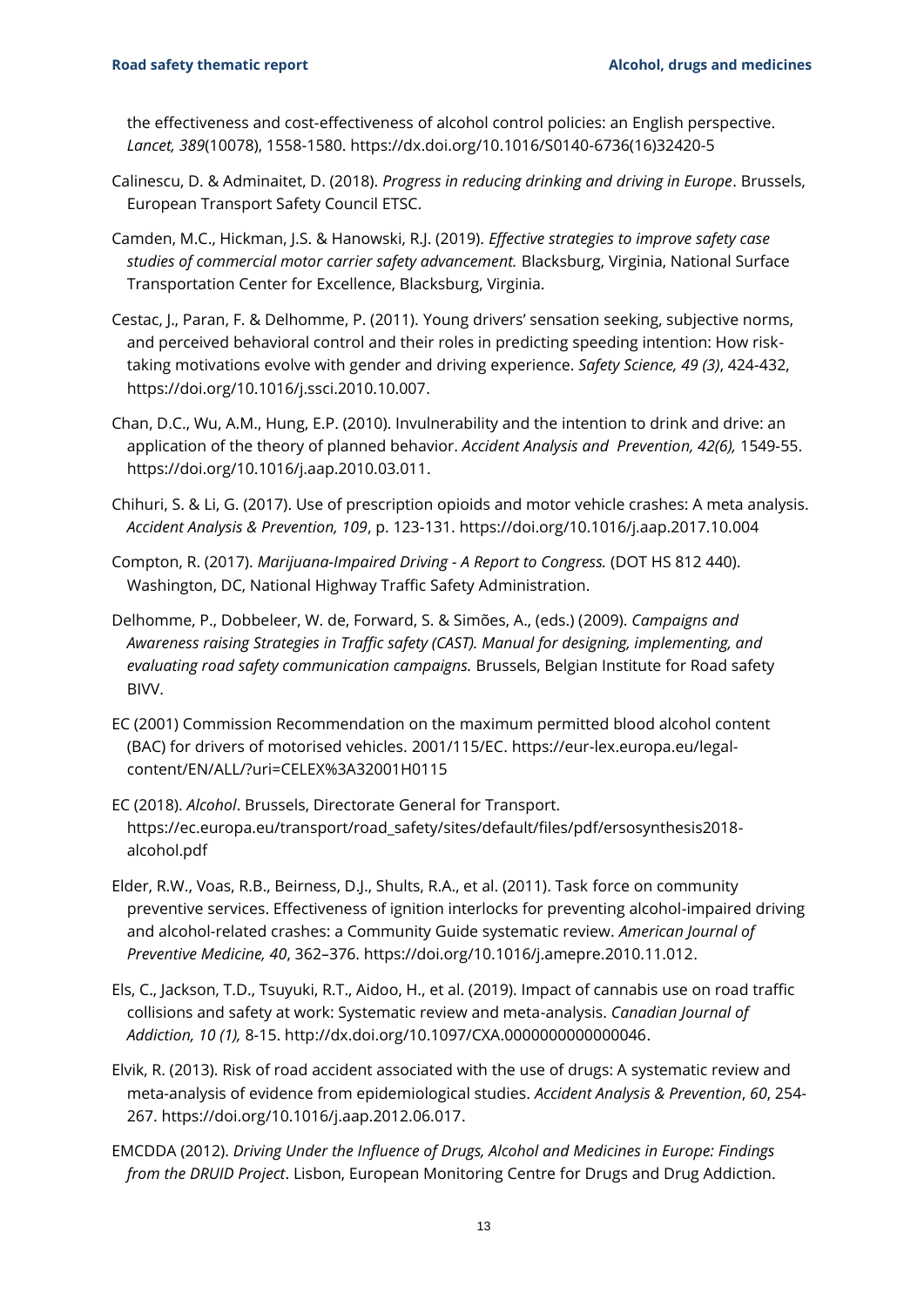- Erke, A., Goldenbeld, C., & Vaa, T. (2009). The effects of drink-driving checkpoints on crashes A meta-analysis. *Accident Analysis and Prevention, 41(5)*, 914-923. [http://dx.doi.org/10.1016/j.aap.2009.05.005.](http://dx.doi.org/10.1016/j.aap.2009.05.005)
- ETSC (2020). *Alcohol interlocks in Europe. An overview of current and forthcoming programmes.* Safe & Sober. Brussels, European Transport Council.
- ETSC (2021). Are medical fitness to drive procedures fit for purpose? PIN Flash Report 40. Brussels, European Transport Safety Council.
- EuroNCAP (2020). Assessment Protocol Safety Assist. Available from: <https://cdn.euroncap.com/media/58229/euro-ncap-assessment-protocol-sa-v903.pdf>
- Fell, J.C. (2019). Approaches for reducing alcohol-Impaired driving: Evidence-based legislation, law enforcement strategies, sanctions, and alcohol-control policies*. Forensic Science Reviews, 31(2*), 161-184.
- Fell, J.C., Scolese, J., Achoki, T., Burks, C., Goldberg, A., DeJong, W. (2020), The effectiveness of alternative transportation programs in reducing impaired driving: A literature review and synthesis. *Journal of Safety Research, 75*, 128-139. [https://doi.org/10.1016/j.jsr.2020.09.001.](https://doi.org/10.1016/j.jsr.2020.09.001)
- Garrisson, H., Scholey, A., Ogden, E., & Benson, S. (2021). The effects of alcohol intoxication on cognitive functions critical for driving: A systematic review. *Accident Analysis & Prevention, 154*, https://doi.org/10.1016/j.aap.2021.106052.
- Goldenbeld, Ch., Blom, M. & Houwing, S. (2016). *Zware alcoholovertreders in het verkeer* [Severe alcohol offenders in traffic – summary in English]. R-2016-12. SWOV Institute for Road Safety Research, the Hague
- Goldenbeld, Ch., Torfs, K., Vlakveld, W., Houwing, S (2020). Impaired driving due to alcohol or drugs: International differences and determinants based on E-Survey of Road Users' Attitudes first-wave results in 32 countries. *IATSS Research, 44*, 188- 196. https://doi.org/10.1016/j.iatssr.2020.07.005
- Goodman, S.E., Leos-Toro, C., & Hammond, D. (2019). Risk perceptions of cannabis- vs. alcoholimpaired driving among Canadian young people. *Drugs: Education, Prevention and Policy, 27(3)*, 205-2012.<https://doi.org/10.1080/09687637.2019.1611738>
- Gustafsson, S. & Forsman, A. (2016). Utvärdering av alkolås efter rattfylleri: enkätstudie [Evaluation of a Swedish alcohol interlock program for drink driving offenders: questionnaire study]. VTI-code: 35-2016; summary in English. VTI, Linköping.
- Hayley, A.C., Shiferaw, B., Aitken, B., Vinckenbosch, F., Brown, T.L. & Downey, L.A. (2021). Driver monitoring systems (DMS): The future of impaired driving management? *Traffic Injury Prevention*,<https://doi.org/10.1080/15389588.2021.1899164>
- Hels, T., Bernhoft, I.M., Lyckegaard, A., Houwing, S., et al. (2011). *Risk of injury by driving with alcohol and other drugs. Deliverable D2.3.5 of the EU FP6 project DRUID*. Brussels, European Commission..
- Høye, A. (2020). Speeding and impaired driving in fatal crashes—Results from in-depth investigations. *Traffic Injury Prevention, 21 (7)*, 425-430. DOI:10.1080/15389588.2020.1775822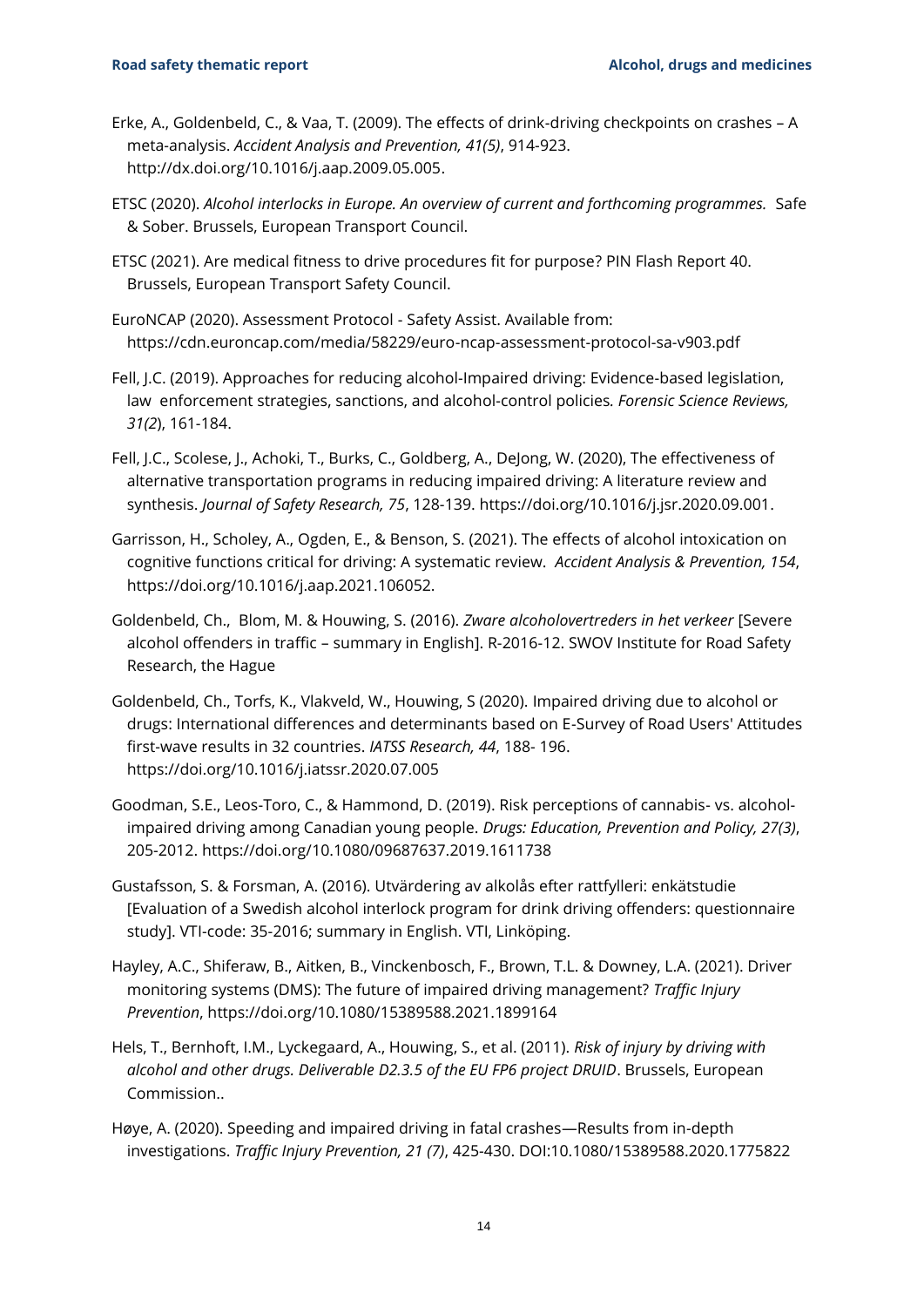- Houwing S., Hagenzieker, M., Mathijssen R., Bernhoft, I. M., et al. (2011). *Prevalence of alcohol and other psychoactive substances in drivers in general traffic. Part 1: General results and part 2: Country reports*. DRUID deliverable 2.2.3, [www.druid-project.eu.](http://www.druid-project.eu/)
- Houwing, S. (2016). *Alcohol interlocks and drink driving rehabilitation in the European Union. Best practice and guidelines for Member States.* Brussels, European Transport Safety Council.
- Howard, E., Harris, A. & McIntyre, A. (2020). *Effectiveness of Drink Driving Countermeasures: National Policy Framework. Research Report AP-R613-20*. Austroads, Sydney, Australia.
- Isalberti, C., Linden, T. van der, Legrand, S.-A., Verstraete, A., Bernhoft, I.-M., Hels, T., Nørgaard Olesen, M., Houwing, S., Houtenbos, M., & Mathijssen, R. (2011). *Prevalence of alcohol and other psychoactive substances in injured and killed drivers Deliverable D2.2.5 of the EU FP6 project DRUID.*  Brussels, European Commission.
- Keatley, D.A., Barsky, A.D., & Clarke, D.D. (2016). Driving under the influence of alcohol: a sequence analysis approach*, Psychology, Crime & Law,* <https://dx.doi.org/10.1080/1068316X.2016.1228933>
- Kelly, E., Darke, S., & Ross, J. (2004). A review of drug use and driving: epidemiology, impairment, risk factors and risk perceptions. *Drug Alcohol Review, 23(3)*, 319-44. https://doi.org/10.1080/09595230412331289482.
- LeRoy, A.A. & Morse, L.M. (2008). *Multiple medications and vehicle crashes: analysis of databases.*  Washington, U.S. Department of Transportation, National Highway Traffic Safety Administration (NHTSA).
- Le Lièvre, P., Adminaite, D., Jost, G., & Podda,F (2019). *Progress in reducing drink-driving and other alcohol-related road deaths in Europe*. Brussels, European Transport Safety Council.
- Marcil, I., Bergeron, J., Audet, T. (2001). Motivational factors underlying the intention to drink and drive in young male drivers. Journal of Safety Research, 32 (4), 363-376. [https://doi.org/10.1016/S0022-4375\(01\)00062-7](https://doi.org/10.1016/S0022-4375(01)00062-7)
- Marillier, M., & Verstraete, A.G. (2019). Driving under the influence of drugs. *WIREs Forensic Science*. e1326.<https://doi.org/10.1002/wfs2.1326>
- Martin, T.L., Solbeck, P.A., Mayers, D.J., Langille, R.M., Buczek, Y., & Pelletier, M.R. (2013). A review of alcohol-impaired driving: the role of blood alcohol concentration and complexity of the driving task. *Forensic Science, 58*, 1238–1249, [https://doi.org/10.1111/1556-4029.12227.](https://doi.org/10.1111/1556-4029.12227)
- McGinty, E.E., Tung, G., Shulman-Laniel, J., Hardy, R., et al. (2016). Ignition Interlock Laws: Effects on Fatal Motor Vehicle Crashes, 1982-2013. *American Journal of Preventive Medicine, 52 (4),* 417- 423. [http://dx.doi.org/10.1016/j.amepre.2016.10.043.](http://dx.doi.org/10.1016/j.amepre.2016.10.043)
- Meesmann, U., Torfs, K., Wardenier, N. & Van den Berghe, W. (2021). *ESRA2 methodology. ESRA2 report Nr. 1 (updated version)*. ESRA project (E-Survey of Road Users' Attitudes). Brussels, Belgium: Vias institute.
- Michie, S., van Stralen, M.M. & West, R. (2011). The behaviour change wheel: A new method for characterising and designing behaviour change interventions. *Implementation Science, 6*, 42. <https://doi.org/10.1186/1748-5908-6-42>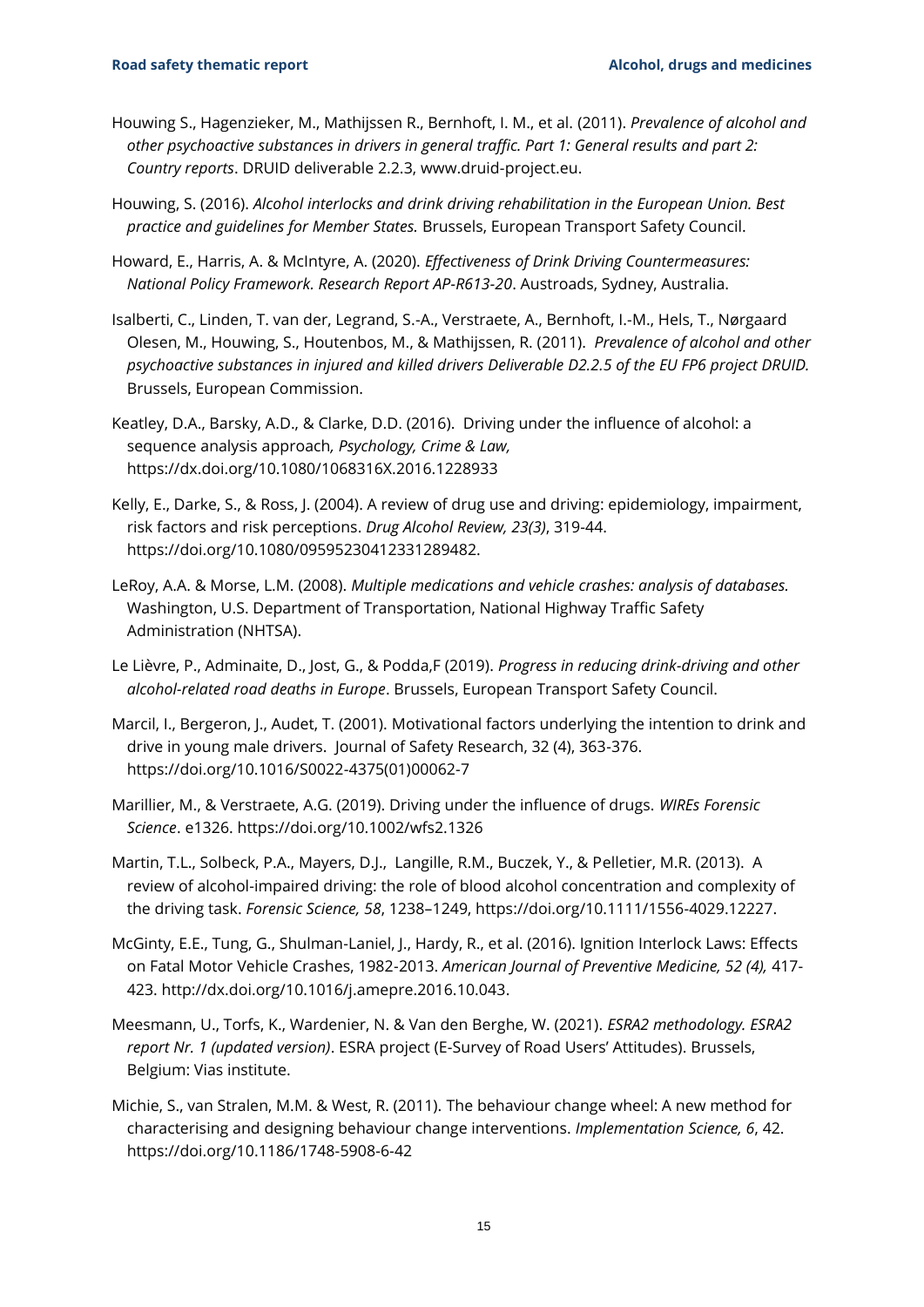- Moan, I.S., & Rise, J. (2011). Predicting intentions not to "drink and drive" using an extended version of the theory of planned behaviour. *Accident Analysis and Prevention, 43*, 1378-1384. https://doi.org/10.1016/j.aap.2011.02.012 .
- Nieuwkamp, R., Martensen, H. & Meesmann, U. (2017). Alcohol interlock, European Road Safety Decision Support System, developed by the H2020 project SafetyCube. Retrieved from www.roadsafety-dss.eu on 28 April 2021
- Nochajski, T.H. & Stasiewicz, P.R. (2006). Relapse to driving under the influence (DUI): A review. *Clinical Psychology Review, vol. 26*, 179-195. https://doi.org/10.1016/j.cpr.2005.11.006 .
- EC (2019), *Regulation (EU) 2019/2144 of the European Parliament and the Council of 27 November 2019*. Retrieved at: [https://eur-lex.europa.eu/legal](https://eur-lex.europa.eu/legal-content/EN/TXT/PDF/?uri=CELEX:32019R2144&from=EN)[content/EN/TXT/PDF/?uri=CELEX:32019R2144&from=EN](https://eur-lex.europa.eu/legal-content/EN/TXT/PDF/?uri=CELEX:32019R2144&from=EN)
- Official Journal of the European Union (2021). EU Drugs Strategy 2021-2025 (2021/C 102 I/01).
- Ogden, E.J.D. & Moskowitz, H. (2004). Effects of alcohol and other drugs on driver performance. *Traffic Injury Prevention, 5*, 185–198. https://doi.org/10.1080/15389580490465201.
- Orriols, L., Luxcey, A., Contrand, B., Gadegbeku, B., et al. (2016). Road traffic crash risk associated with benzodiazepine and z-hypnotic use after implementation of a colour-graded pictogram: a responsibility study. *British Journal of Clinical Pharmacology, 82* (6), 1625-1635. <https://doi.org/10.1111/bcp.13075>
- Parker, D., Manstead, A.S.R., Stradling, S.G., Reason, J.T., (1992). Determinants of intention to commit driving violations. *Accident Analysis & Prevention, 24*, 117–131. [https://doi.org/10.1016/0001-4575\(92\)90028-H.](https://doi.org/10.1016/0001-4575(92)90028-H)
- PIRE (2012). Scientific evidence for developing a local logic model on alcohol-related motor vehicle crashes: A reference guide for community environmental prevention. Calverton, Pacific Institute for Research and Evaluation. Accessed 7 April 2021 at: [https://www.pire.org/wp](https://www.pire.org/wp-content/uploads/2020/12/Alcohol_Crashes_Guide_V2.1.pdf)[content/uploads/2020/12/Alcohol\\_Crashes\\_Guide\\_V2.1.pdf](https://www.pire.org/wp-content/uploads/2020/12/Alcohol_Crashes_Guide_V2.1.pdf)
- Rogeberg, O. & Elvik, R. (2016). The effects of cannabis intoxication on motor vehicle collision revisited and revised. *Addiction, 111 (8),* 1348-1359. [https://doi.org/10.1111/add.13347.](https://doi.org/10.1111/add.13347)
- Rogeberg, O. (2019). A meta-analysis of the crash risk of cannabis-positive drivers in culpability studies—Avoiding interpretational bias. *Accident Analysis & Prevention, 123*, 69-78. [https://doi.org/10.1016/j.aap.2018.11.011.](https://doi.org/10.1016/j.aap.2018.11.011)
- Sargent-Cox, K.A., Windsor, T., Walker, J., & Anstey, K.J. (2011). Health literacy of older drivers and the importance of health experience for self-regulation of driving behaviour. *Accident Analysis & Prevention, 43* (3), 898-905. https://doi.org/10.1016/j.aap.2010.11.012.
- Slootmans, F., Martensen, H., Kluppels, L., Meesmann, U (2017). *Rehabilitation courses as alternative measure for drink-driving offenders.* European Road Safety Decision Support System, developed by the H2020 project SafetyCube. Retrieved from www.roadsafety-dss.eu on 26 April 2021.
- Streff, F.M., Spradlin, H.K. & Eby, D.W. (2001). *Repeat alcohol offenders: A review of the literature*. University of Michigan, USA.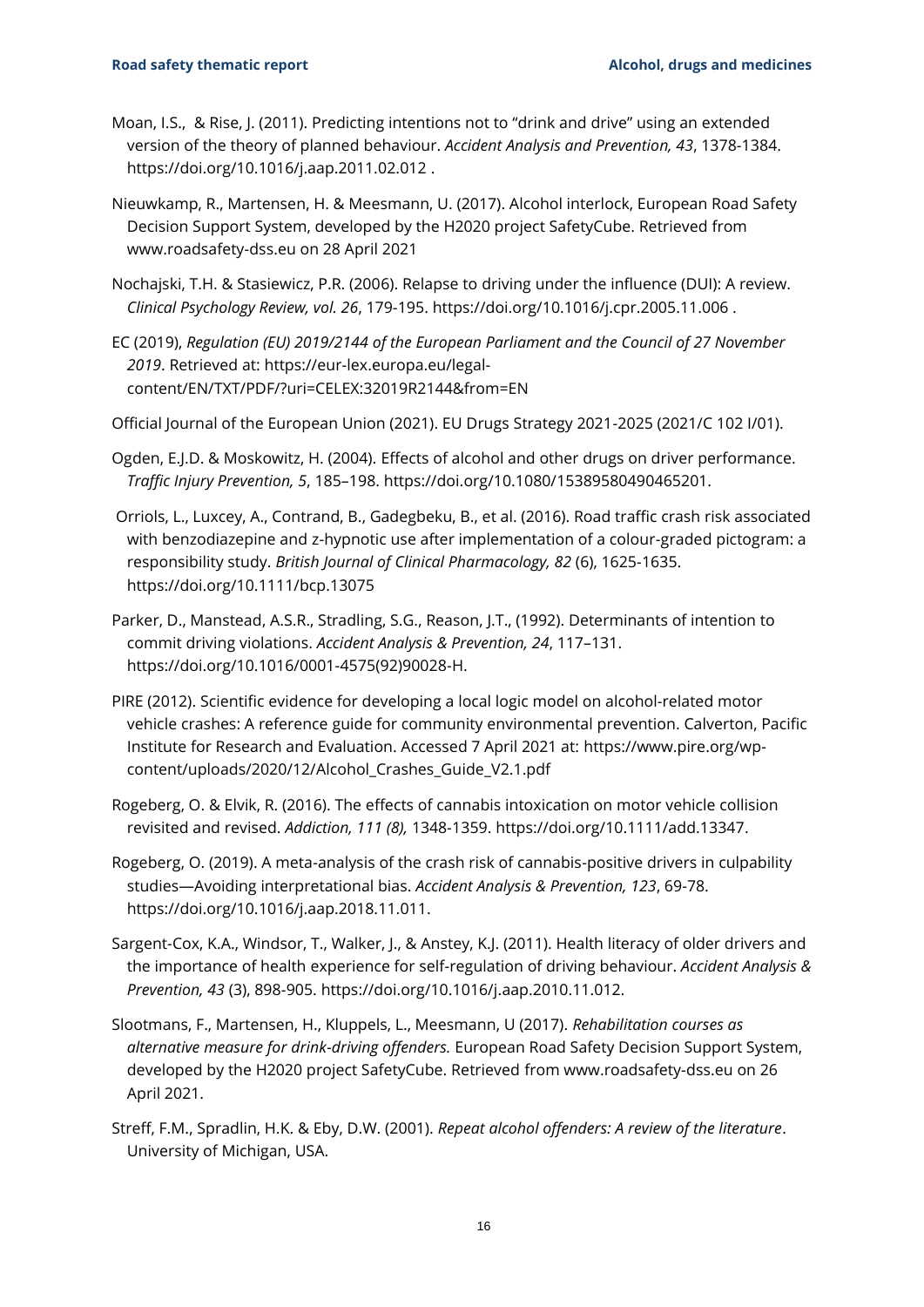- Sykes, W., Groom, C., Kelly, J. & Hopkin, J (2010). *Qualitative Study of Drinking and Driving: Report of Findings*. London, Department for Transport.
- SWOV (2017). *[Public service advertising](https://www.swov.nl/en/facts-figures/factsheet/public-service-advertising)*. SWOV fact sheet, November 2017. SWOV, The Hague.
- SWOV (2020). *Drugs and Medicines, Scientific Factsheet, the Hague,* [https://www.swov.nl/en/facts](https://www.swov.nl/en/facts-figures%20March%202020)[figures March 2020.](https://www.swov.nl/en/facts-figures%20March%202020)
- SWOV (2021). *Driving under the influence of alcohol.* SWOV Factsheet, May 2021. The Hague, SWOV.
- Teoh, E.R., Fell, J.C., Scherer, M. & Wolfe, D.E.R. (2018). *State alcohol ignition interlock laws and fatal crashes*. Insurance Institute for Highway safety, Arlington, Virginia.
- Teutsch, S.M., Geller, A. & Negussie, Y. (2018, eds). *Getting to zero alcohol-impaired driving fatalities: A comprehensive approach to a persistent problem*. Washington, DC, The National Academies Press. https:// doi.org/10.17226/24951.
- Transport Safety Group (2006). *A Guide to Occupational Health and Safety Transport Industry*. Victoria, Transport Industry Safety Group.
- Vankov, D., & Schroeter, R. (2021) Driving under the influence of drugs or alcohol: Predicting the intentions of young drivers. *Traffic Injury Prevention, 22(2*), 97-101, DOI: 10.1080/15389588.2020.1869953
- Voas, R.B., Tippetts, A.S., Bergen, G., Grosz, M., et al. (2016). Mandating treatment based on interlock performance: Evidence for effectiveness. *Alcoholism: Clinical and Experimental Research, 40* (9), 1953-1960. [https://doi.org/10.1111/acer.13149.](https://doi.org/10.1111/acer.13149)
- Watson, T.M., Mann, R.E., Wickens, C.M., Brands, B (2019). "Just a Habit": driving under the influence of cannabis as ordinary, convenient, and controllable experiences according to drivers in a remedial program. *Journal of Drug Issues, 49(3),* 531-544. <https://doi.org/10.1177/0022042619842375>
- Zador, P.L., Krawchuk, S.A., & Voas, R.B. (2000). Relative Risk of Fatal Crash Involvement by BAC, Age and Gender. Washington, National Highway Traffic Safety Administration NHTSA.